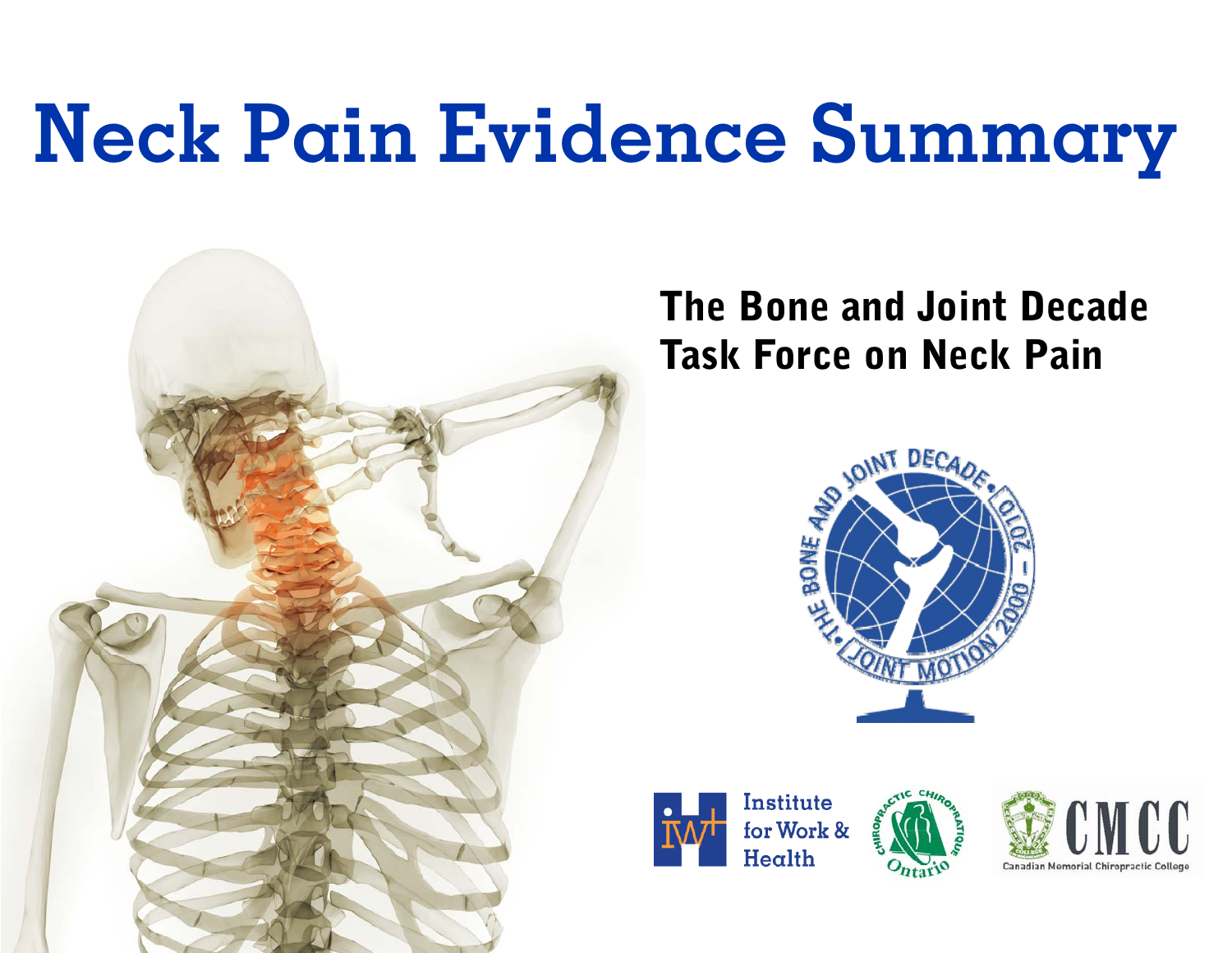

The Institute for Work & Health is an independent, not-for-profit research organization whose mission is to conduct and share research with workers, labour, employers, clinicians and policy-makers to promote, protect and improve the health of working people. To learn more about IWH, visit our website at www.iwh.on.ca

The Institute for Work & Health (IWH) created this summary to share the evidence synthesis completed by The Bone and Joint Task Force on Neck Pain.

IWH worked in concert with the Canadian Memorial Chiropractic College, the Ontario Chiropractic Association and some members of the Executive Committee of the Bone and Joint Task Force on Neck Pain to prepare this Neck Pain Evidence Summary.

#### **Acknowledgments:**

We would like to thank our working committee, Dr. Edward Crowther, Dr. Rocco Guerriero, Dr. Gary Lee and Dr. Moez Rajwani. We would also like to thank our partners, the College of Chiropractors of Ontario (CCO), the Ontario Chiropractic Association (OCA) and Canadian Memorial Chiropractic College (CMCC).

We want to thank Cynthia Neilson for her coordination of the project and Anita Dubey and Kristina Buccat for their editorial advice and production support. We would also like to thank the academic lead, Dr. Sheliah Hogg-Johnson, for her content expertise as well as the Neck Pain Task Force Executive Committee.

Neck Pain Evidence Summary © 2010

If you have any questions about this summary you can contact us at:

Institute for Work & Health 481 University Ave, Suite 800 Toronto, ON M5G 2E9

info@iwh.on.ca

#### **www.iwh.on.ca**

Neck Pain Evidence Summary 2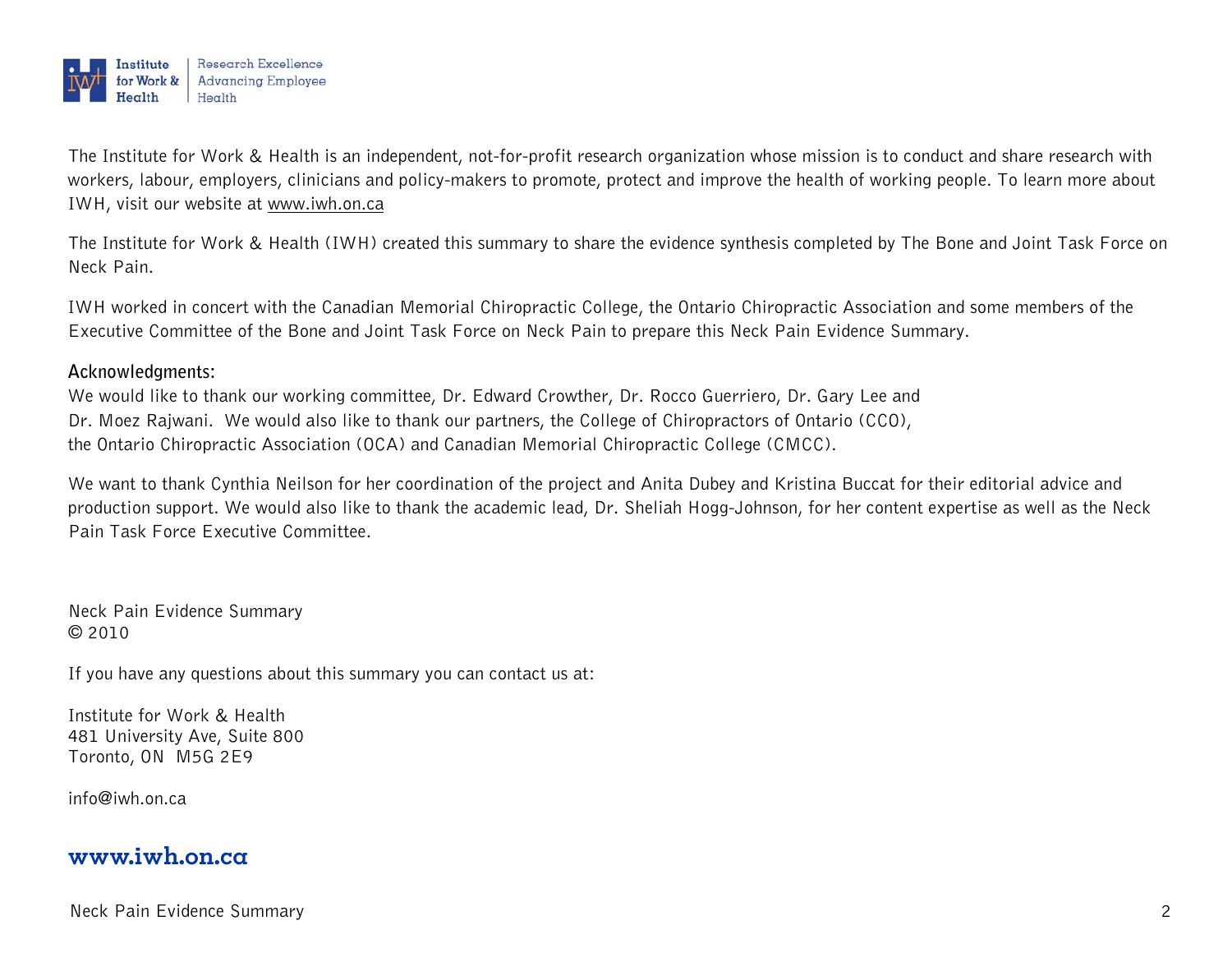### **Table of Contents**

| Background: Neck Pain Task Force                                              | 4        |
|-------------------------------------------------------------------------------|----------|
| A New Conceptual Model of Neck Pain                                           | $5 - 7$  |
| Neck Pain General Messages                                                    | $8 - 10$ |
| <b>Neck Pain Treatment Messages</b>                                           | 11-14    |
| <b>Grades of Neck Pain</b>                                                    |          |
| Table 1: Description of Grades (Neck Pain Task Force)                         | 15       |
| <b>Assessing Neck Pain (NPTF)</b>                                             |          |
| Figure 1: Assessing Grades of Neck Pain                                       | 16       |
| <b>Neck Pain Treatment</b>                                                    |          |
| Table 2: Non-Invasive Neck Pain Treatments                                    | $17-18$  |
| Table 3: Invasive Neck Pain Treatments                                        | 19-20    |
| Appendices                                                                    |          |
| Appendix A: Whiplash-Associated Disorder (WAD) Clinical Classification System | 21       |
| Appendix B: The Canadian C-Spine Rule (CCR)                                   | 22       |
| Appendix C: National Emergency X-Radiography Utilization Study (Nexus)        | 23       |
| <b>Key References</b>                                                         | 24-25    |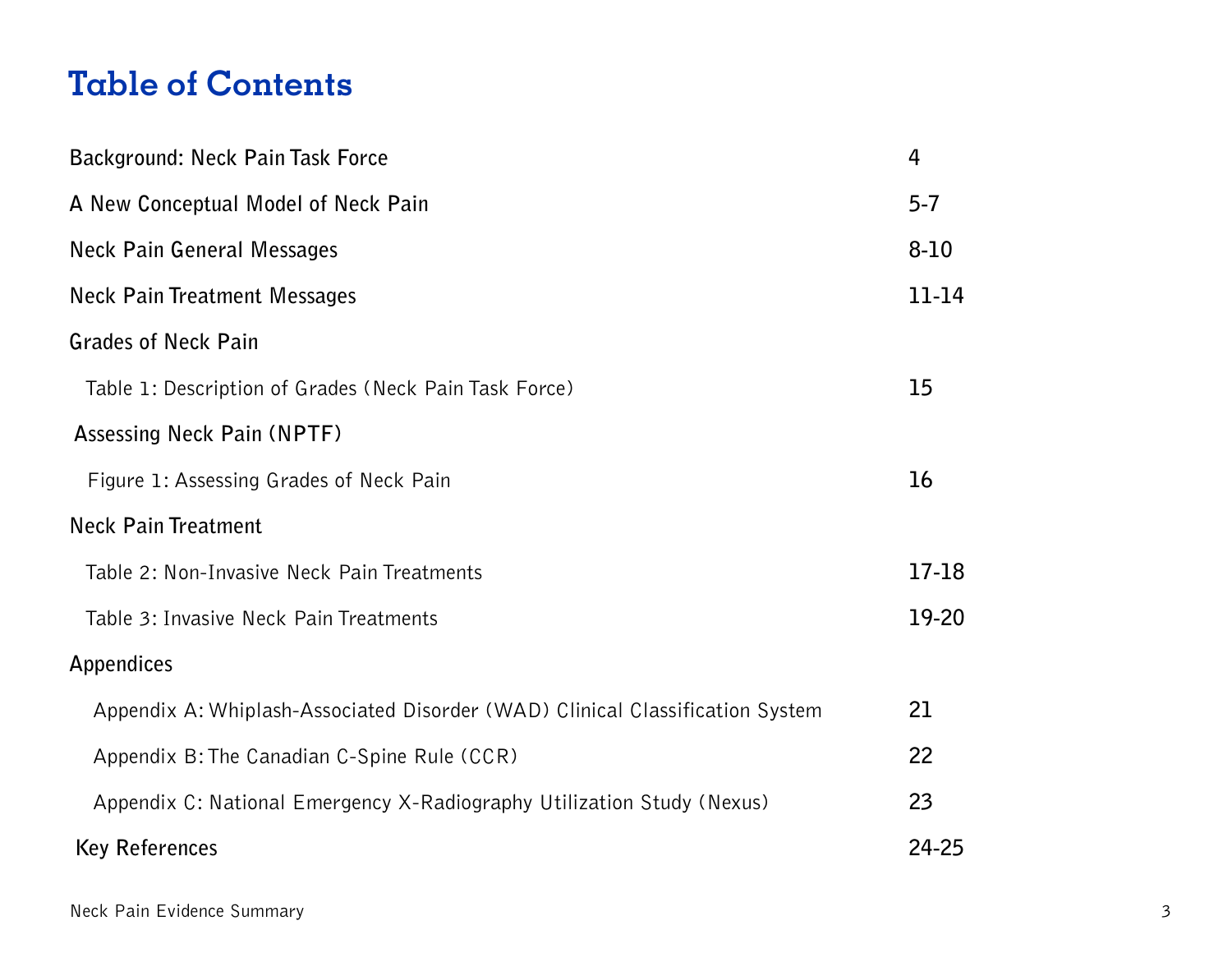# **Background: Neck Pain Task Force**

Neck pain is common among workers, and has many different causes. While neck pain can't always be cured, there are a variety of treatments. It can include the chronic pain of workers whose jobs can strain their necks, such as lifting done by nurses' aides and construction workers. It results from accidents, such as whiplash in drivers who've been rear-ended. Neck pain also includes tension headaches in anyone who has had a tough day at work. Psychological and social factors also play a role in the onset and course of neck pain. The Neck Pain Task Force created a conceptual model of neck pain which is described in the summary to capture the onset, course and care of neck pain determined by the group.

One challenge is that there hasn't been agreement on which treatments are the most effective. From 1999-2007, an international task force worked to bring some clarity to this and other issues on neck pain. Their work has produced a comprehensive picture of neck pain including its causes, how many workers report it, and how it progresses, based on all the research conducted up until 2008.

The task force was convened in conjunction with the United Nations' initiative to improve the lives of people with musculoskeletal disorders (MSDs), which include neck pain. The UN declared 2000-2010 as the Bone and Joint Decade to focus on this issue. The task force consisted of an Executive Committee, Scientific Secretariat, an Advisory Committee and research associates and graduate students. These groups involved more than 50 people from nine countries and represented 19 clinical and scientific disciplines or specialties. The task force was affiliated with eight collaborating universities and research institutes as well as 11 professional organizations. The task force has published more than 20 research studies and "best evidence" systematic reviews on neck pain. Many of these appear in a supplement to the February 2008 issue of the scientific journal, Spine. While the material in this booklet summarizes the main results from the work of the Neck Pain Task Force, we would encourage you to read the original research articles for more clarification or more information. This summary is not a guideline or regulation. It is important for clinicians to use their well-developed skills, clinical experience and patients' expectations to guide their decision-making.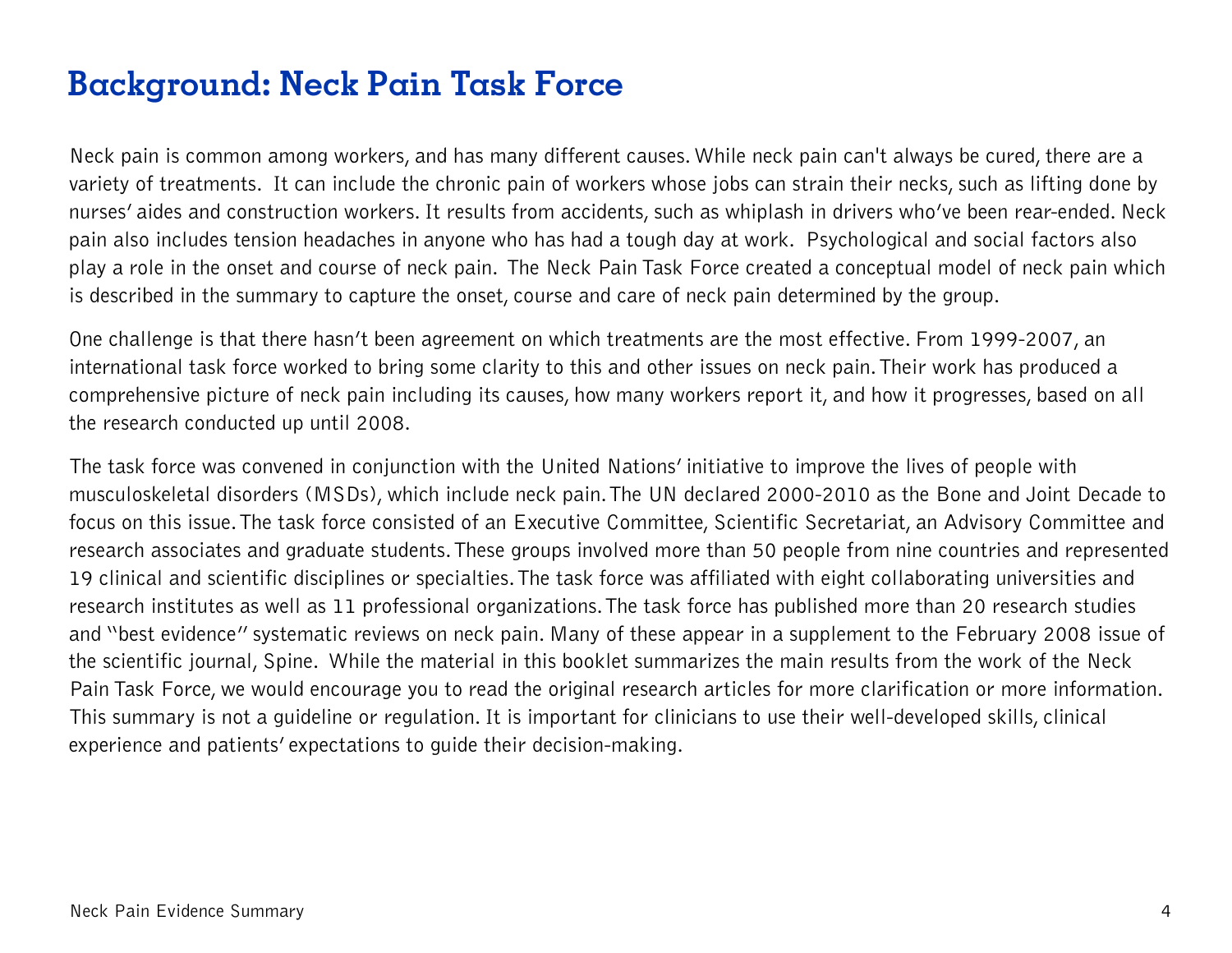# **A New Conceptual Model of Neck Pain**



Guzman J, Hurwitz E, Carroll LJ, et al. A new conceptual model of neck pain: linking onset, course, and care: the Bone and Joint Decade 2000- 2010 Task Force on Neck Pain and Its Associated Disorders. Spine. 2008; 33 (4 Suppl): S14-S23.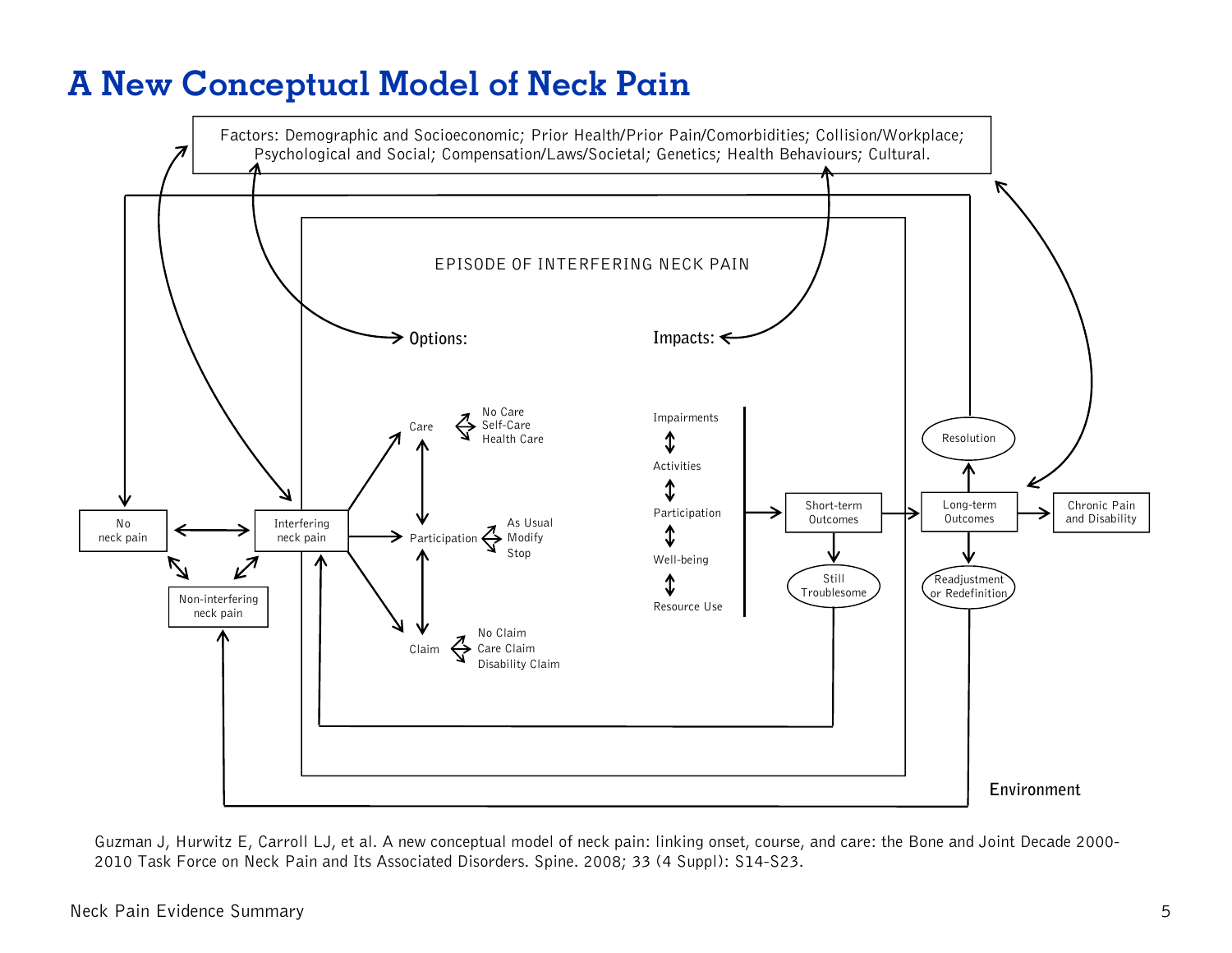# **A New Conceptual Model of Neck Pain**

**The Neck Pain Task force developed a new model of neck pain for two purposes:** 

- 1. To provide a model to integrate the cause of neck pain with its management.
- 2. To help organize and interpret existing knowledge and to highlight the gaps in current literature.

#### **The model is built on six premises:**

- **1. The primary perspective of interest is that of people with neck pain or who are at risk of developing neck pain.**
- The overarching goal of the Neck Pain Task Force is to help reduce the personal and societal burden of neck pain and to empower people with neck pain to make their own decisions.
- The model focuses on the transitions in neck pain experienced by a person over a lifetime and the options available for dealing with neck pain.
- **2. The course of neck pain is best described as episodes occurring over a lifetime with variable degrees of recovery in between episodes.**
- This premise is consistent with the mounting evidence about the episodic course of other musculoskeletal symptoms.
- Previous views, less supported by research, saw neck pain as a single event with permanent resolution.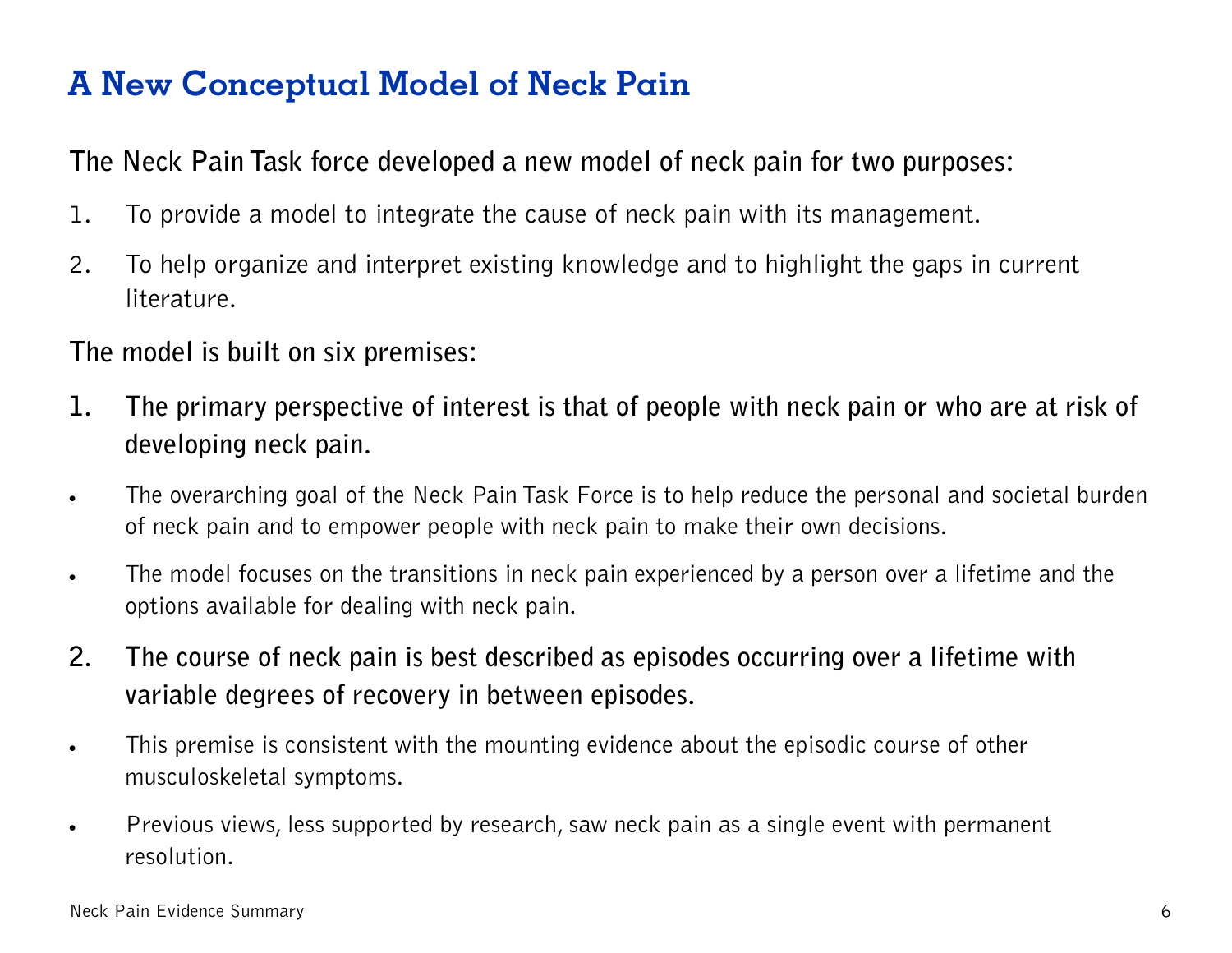# **A New Conceptual Model of Neck Pain**

- **3. The onset and course of neck pain are affected by multiple factors.**
- As a general rule, many environmental and personal factors combine to cause neck pain and to influence its course.
- . These factors are demographic, socioeconomic, psychological, social, legal/societal and cultural, and include prior health, prior pain, co-morbidities, collision/workplace, compensation, genetics and health behaviours.
- **4. The management and subsequent course of neck pain depend on the options available at the time and on how these options are appraised.**
- The options available to people with neck pain are primarily determined by personal, cultural and societal factors. In some instances, the options are so restricted that the person really has few choices.
- **5. The impact of neck pain on the person can be described in various ways.**
- . These include changes to body structures and functions, tasks the person can accomplish, involvement in life situations, subjective well-being and resource utilization.
- **6. Linkages between factors and impacts can occur in multiple directions.**
- Any given factor could impact the onset, course or outcomes of neck pain, and a short-term outcome could impact subsequent factors and long-term outcomes.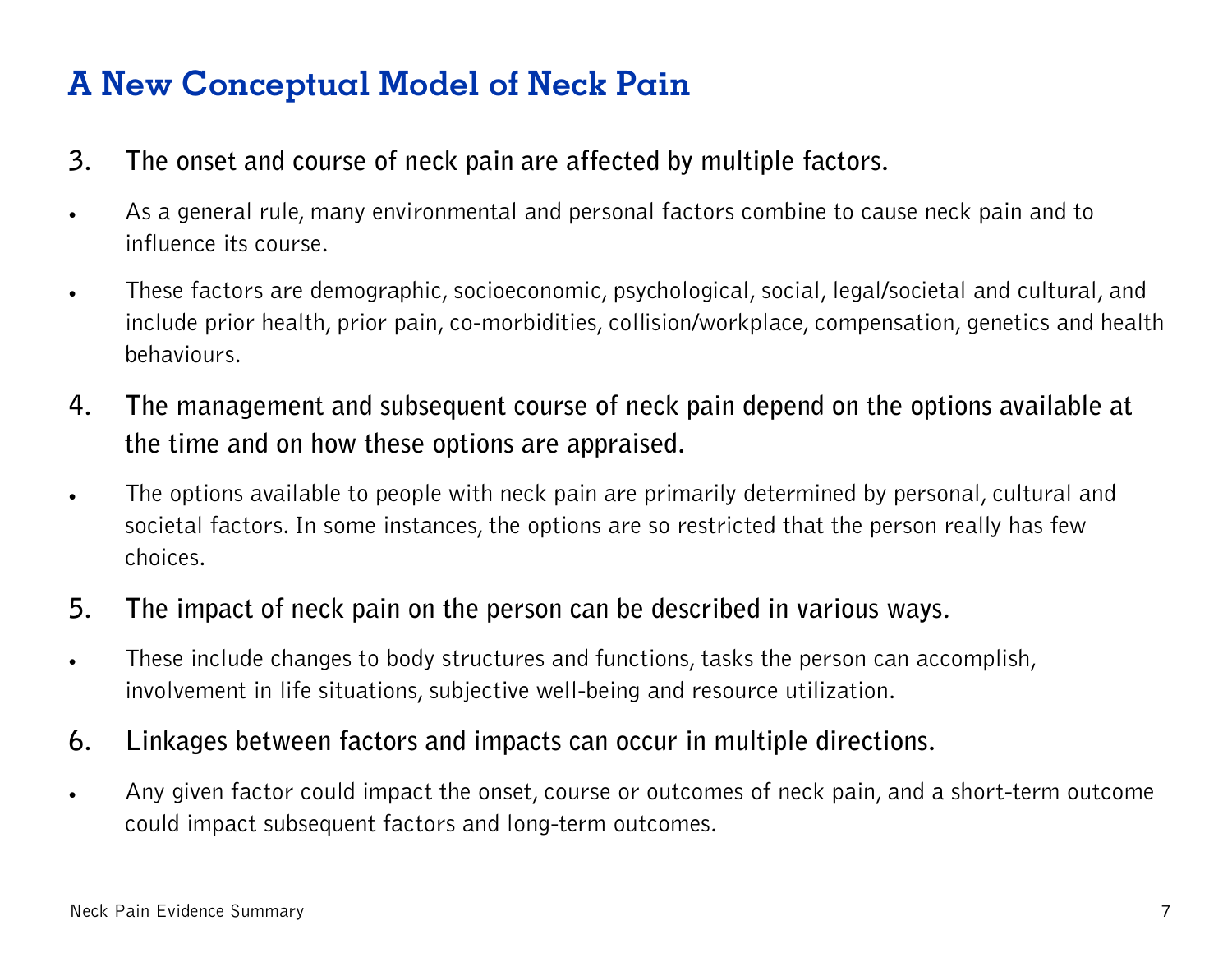# **Neck Pain General Messages**

- **1. Neck pain is a widespread experience.**
- . Most people suffering from neck pain manage to carry on with their usual activities.
- Neck pain that limits activity occurs in 2 to 11 per cent of the general adult population per year.
- . One or two in 20 people will find their neck pain disabling.
- **2. Once an episode of neck pain occurs, many people will find it is a persistent or recurrent condition.**
- . Neck pain can fluctuate from mild to severe pain

#### **3. There is usually no single cause of neck pain.**

- There are usually multiple factors that contribute to an individual's neck pain, including overall physical and mental health, work and daily activities.
- . Most neck pain is not the result of serious injury or disease.
- Diagnostic tests such as X-rays, Computed Tomography (CT) or Magnetic Resonance Imaging (MRI) scans are only required in a minority of cases when a thorough physical examination and patient history indicate further investigation is needed. Routine imaging will not increase the understanding of what caused the pain.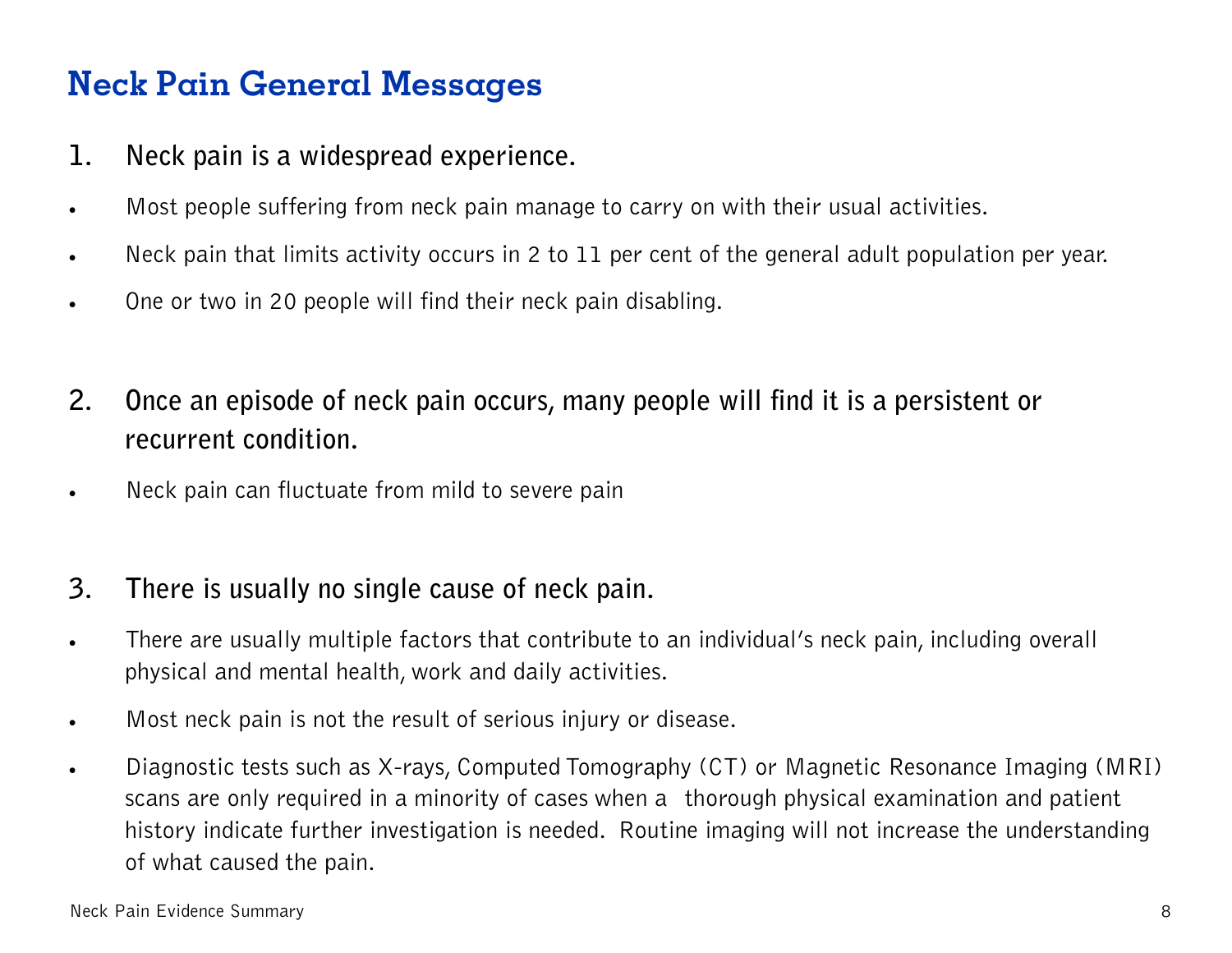## **Neck Pain General Messages**

- **4. Neck pain, including whiplash-associated disorders,\* should be classified into a new common system. The Neck Pain Task Force recommends four grades (see Table 1 for more details).**
- Grade I: Neck pain with little or no interference with daily activities.
- Grade II: Neck pain that limits daily activities.
- Grade III: Neck pain accompanied by radiculopathy (also known as "pinched nerve," involving pain, weakness and/or numbness in the arm).
- Grade IV: Neck pain with serious pathology, such as tumour, fracture, infection or systemic disease. It was beyond the mandate of the task force to study Grade IV neck pain.

\* A classification system for whiplash-associated disorders is in place in guidelines and legislation in some provinces in Canada (See Appendix A).

#### **5. Use of Imaging**

- Among patients with a traumatic acute neck injury, the Canadian Cervical Spine Rule (CCR) or the National Emergency X-Radiography Utilization Study (NEXUS) Low Risk Criteria are extremely effective at identifying patients who do not require imaging (See Appendices B and C).
- Five-view X-rays are no more effective than three views in indentifying fractures.
- CT scans are more sensitive in acute fractures than X-rays in high-risk patients e.g. those who are intoxicated or unconscious.

Neck Pain Evidence Summary 9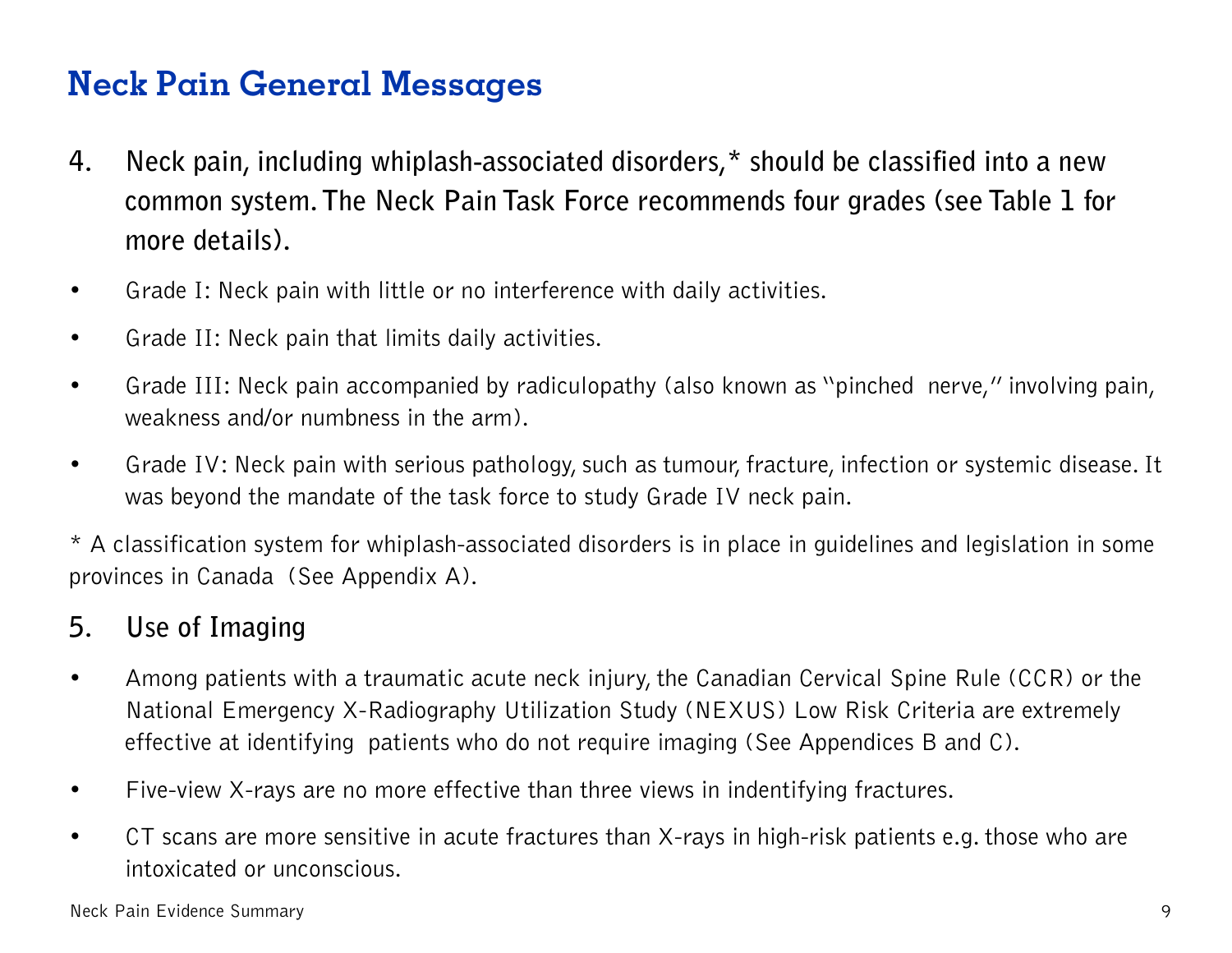### **Neck Pain General Messages**

- **6. The risk of vertebrobasilar (VBA) stroke following a visit to a chiropractor's office appears to be no different from the risk of stroke following a visit to an MD's office.**
- It is likely that patients in the early stages of VBA stroke are presenting to both chiropractors and family doctors because of neck pain and headache due to pre-existing vertebral artery dissection, which is a risk factor for VBA stroke.
- VBA dissection and stroke is extremely rare and there is no practical way to screen neck pain and headache patients for this problem.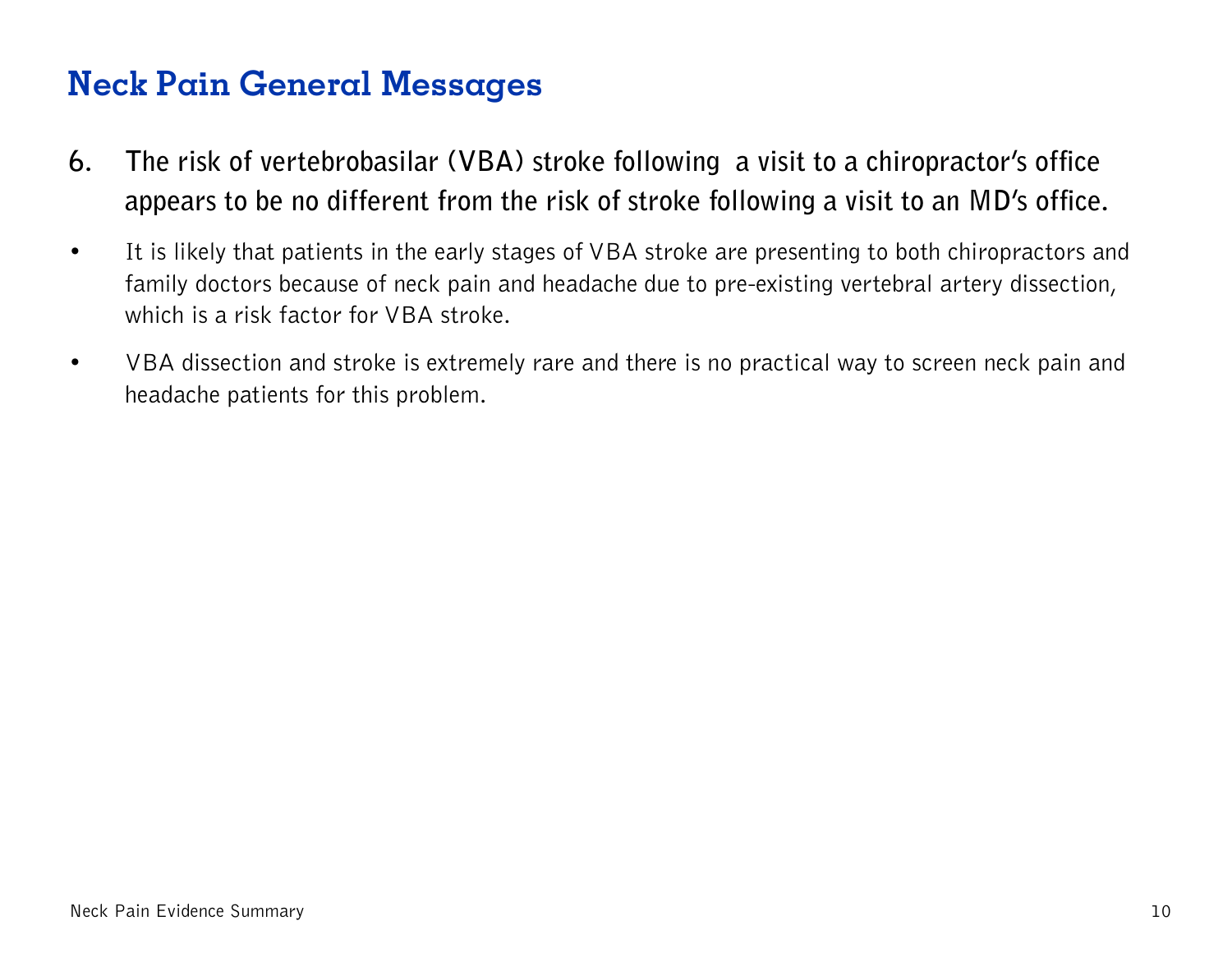- **1. There is no "best" treatment for neck pain that is effective for everyone.**
- Trying a variety of therapies that are likely helpful, or combinations of treatments, may be needed to provide relief.
- Treatment benefits are often modest and short-lived.
- Be cautious of treatments that make "big" claims for relief of neck pain.
- Short episodes of care may be helpful. Lengthy treatment is not associated with greater improvements.
- Treat based on patient's grade of neck pain.
- **2. Treatments should be based on the patient's informed treatment preferences and attitudes toward risk.**
- Provide the patient with an informed choice of effective treatment options and involve the patient in decision-making/trials of different options.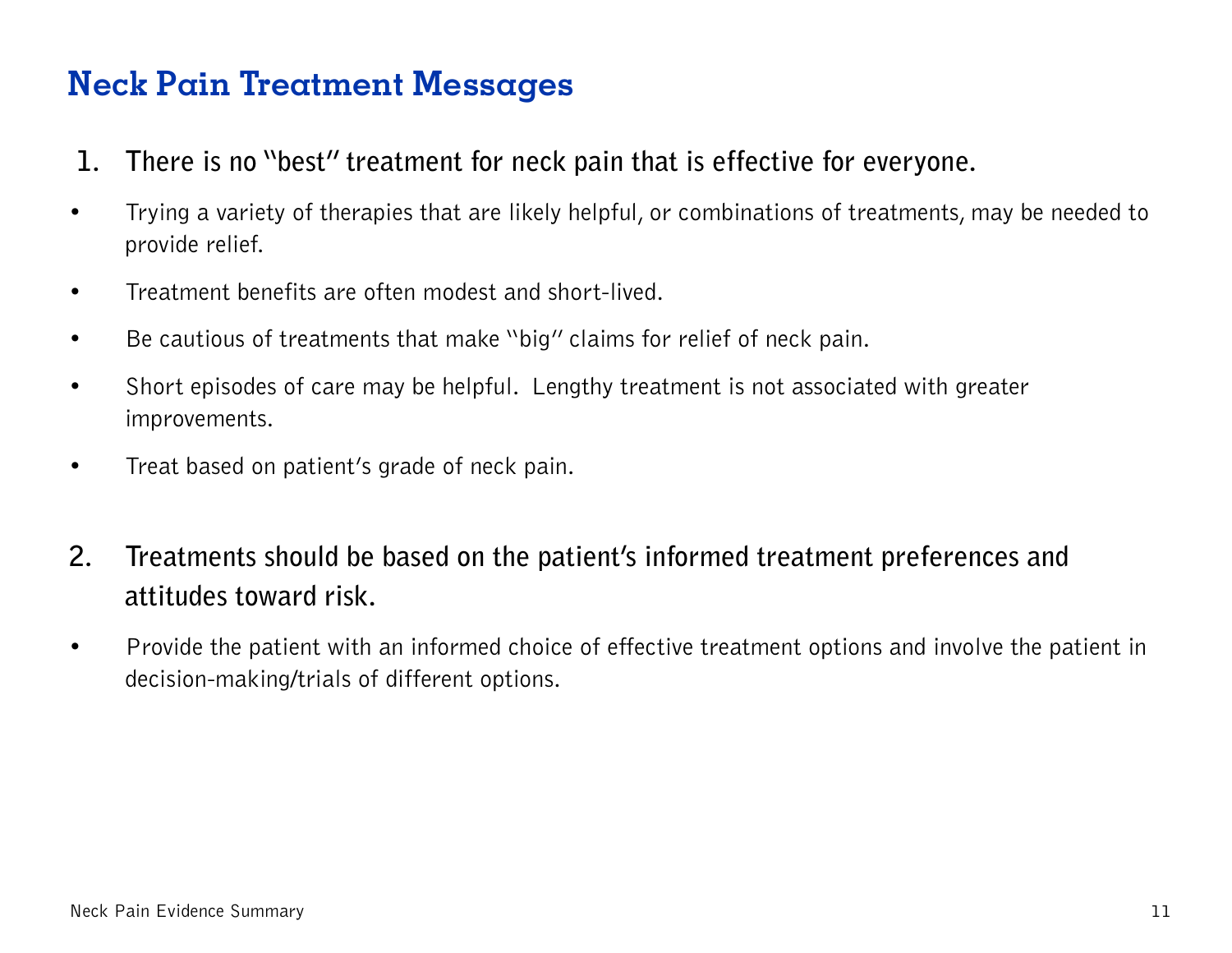- 3. **Most neck pain can be classified as Grade I or II. A variety of treatments are likely helpful (see Table 2 for more details). No one effective treatment is superior to any others.**
- **a) Effective treatments for non-traumatic neck pain:**
- Manipulation
- Mobilization
- Supervised exercises
- Manual therapy plus exercise
- Acupuncture
- Low level laser therapy
- Analgesics
- **b) Effective treatments for acute traumatic neck pain:**
- Educational video
- Mobilization
- Exercises
- Mobilization plus exercise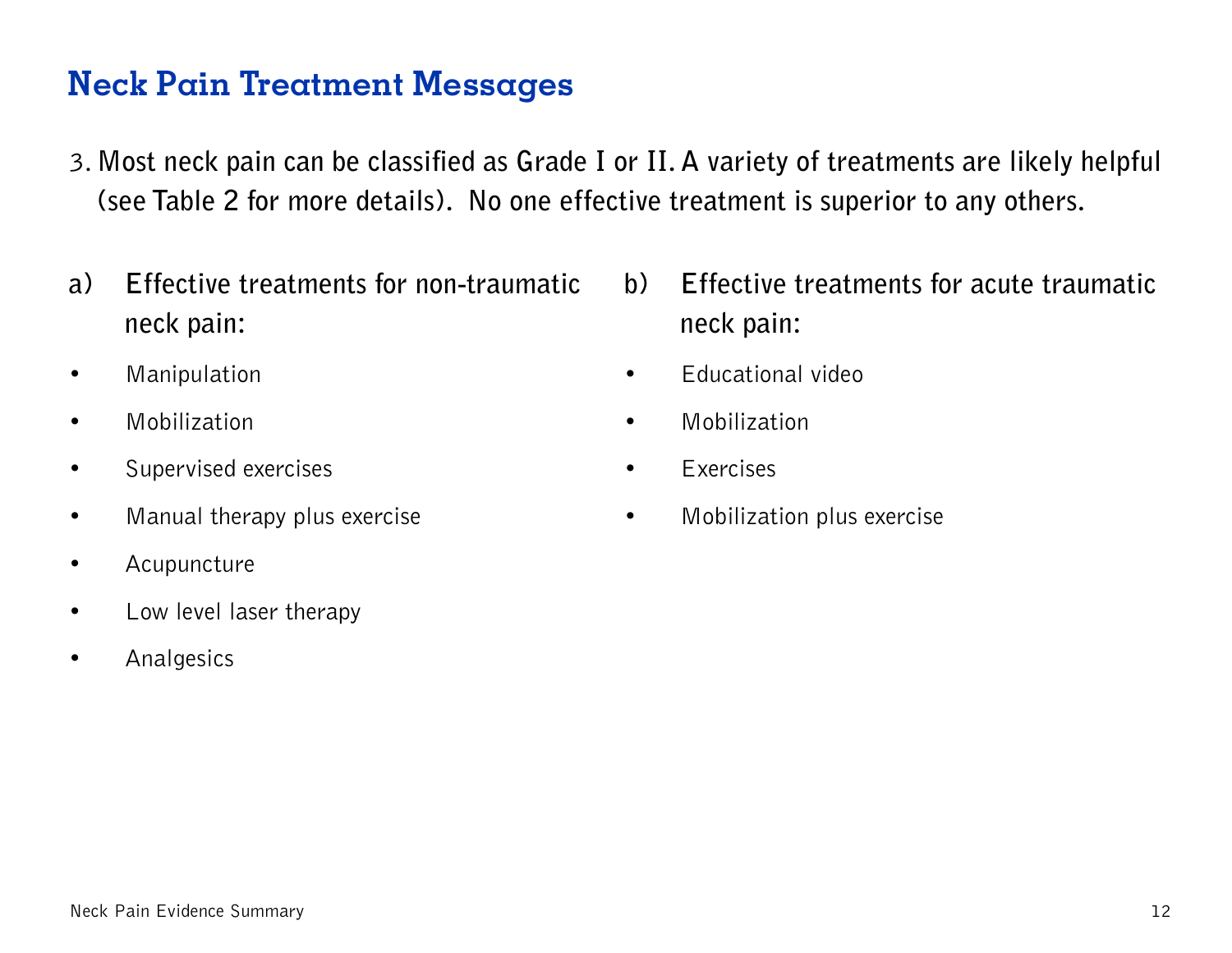- **4. Several treatments are likely not helpful for Grades I or II neck pain (see Table 2 for more details).**
- **a) Non-effective treatment for non-traumatic neck pain:**
- Advice from health-care providers on its own
- Collars
- Passive modalities (heat therapy, ultrasound, Transcutaneous Electrical Nerve Stimulation (TENS), electrical muscle stimulation)
- Exercise instruction
- Botulinum toxin A.
- **b) Non-effective treatments for acute traumatic neck pain:**
- Pamphlet/neck booklet alone
- Passive treatments (heat, cold, diathermy, hydrotherapy, ultrasound TENS)
- Referral to fitness or rehabilitation program
- Frequent early health-care service
- Methylprednisolone
- Exercise instruction
- Botulinum toxin A
- Corticosteroid injections
- **c) Non-effective treatments for non-acute neck pain:**
- Passive treatments (heat, cold, diathermy, hydrotherapy, ultrasound, TENS)
- Corticosteroid injections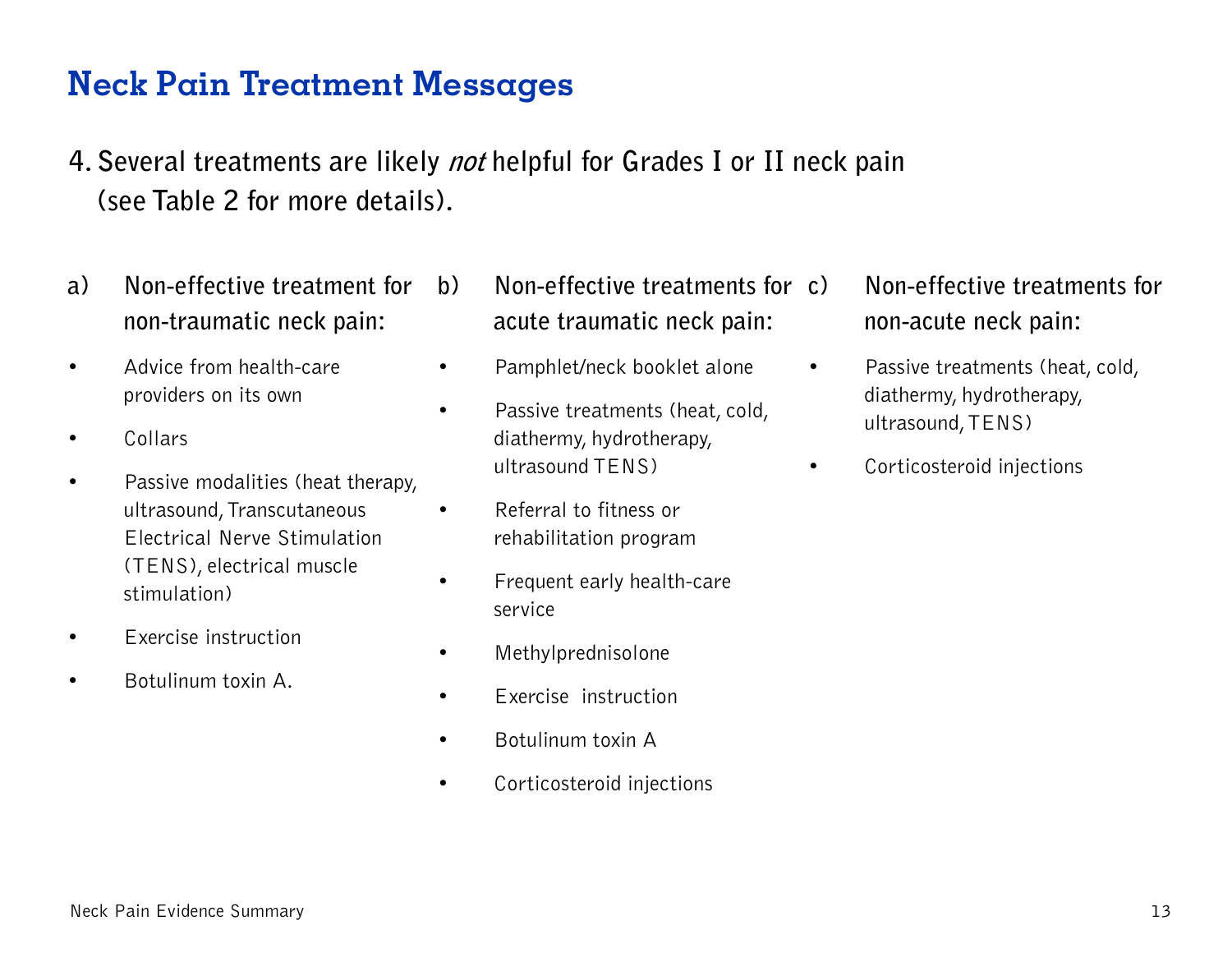- **5. Proceed cautiously when treating Grade III neck pain.**
- There is little research on non-surgical interventions for Grade III neck pain.
- Consider epidural corticosteroid injections for temporary relief of radiculopathy.
- Consider surgery in the presence of serious pathology or persistent radiculopathy.

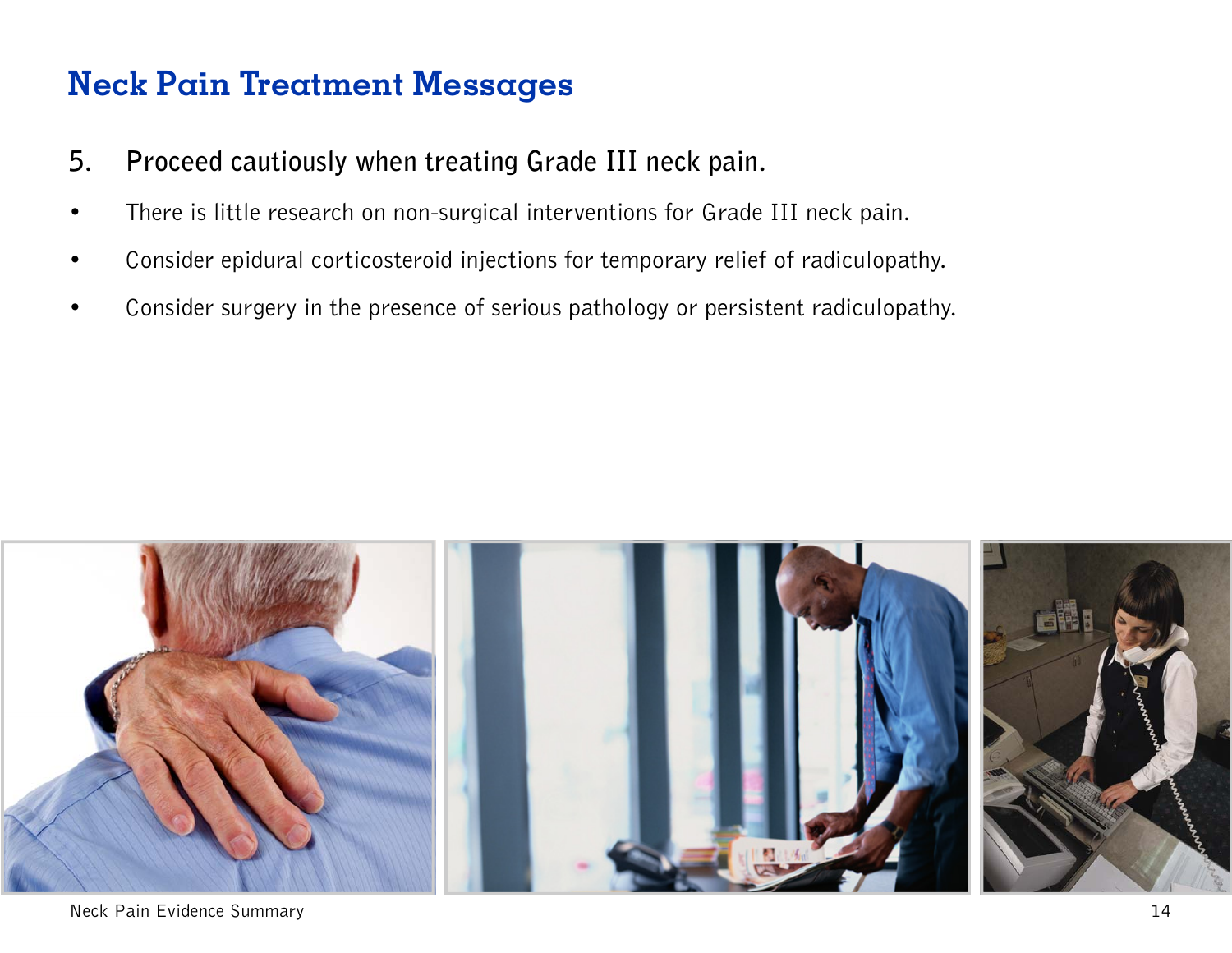# **Grades of Neck Pain**

#### **Table 1: Description of grades (Neck Pain Task Force)**

| Description                                                                                    | Symptoms/signs                                                                                                                                                                                                                                                                                   | <b>Initial assessment</b>                                                                                                                                                                                                                                                                                                                                                                                                                                                                                                                                    |
|------------------------------------------------------------------------------------------------|--------------------------------------------------------------------------------------------------------------------------------------------------------------------------------------------------------------------------------------------------------------------------------------------------|--------------------------------------------------------------------------------------------------------------------------------------------------------------------------------------------------------------------------------------------------------------------------------------------------------------------------------------------------------------------------------------------------------------------------------------------------------------------------------------------------------------------------------------------------------------|
| Grade I<br>No signs of major pathology and no or little<br>interference with daily activities. | stiffness, tenderness, but no<br>$\bullet$<br>significant neurological complaints<br>no signs and symptoms of major<br>$\bullet$<br>structural pathology (e.g. fracture,<br>dislocation, infection, etc)                                                                                         | does not require further imaging or laboratory investigation<br>$\bullet$<br>reassure patient that serious injury is very unlikely<br>$\bullet$<br>encourage patients to remain as active as possible and avoid<br>neck immobilization<br>important to assess prognostic factors<br>$\bullet$                                                                                                                                                                                                                                                                |
| Grade II<br>No signs of major pathology, but interference<br>with daily activities.            | neck pain interference with daily<br>$\bullet$<br>activities<br>no signs and symptoms of major<br>$\bullet$<br>structural pathology or root<br>compression                                                                                                                                       | does not require imaging or laboratory investigation<br>$\bullet$<br>reassure patient that serious structural injury is very<br>unlikely<br>should be reassessed as needed<br>important to assess prognostic factors<br>$\bullet$                                                                                                                                                                                                                                                                                                                            |
| Grade III<br>Neck pain with neurological signs or symptoms                                     | complaints of neck pain associated<br>$\bullet$<br>with significant neurologic signs (e.g.<br>decreased deep tendon reflexes,<br>weakness, sensory deficits)<br>these complaints suggest malfunction<br>of spinal nerves or the spinal cord                                                      | requires closer monitoring to detect any progression of<br>$\bullet$<br>neurologic signs, and should be followed up by primary care<br>clinicians or a specialist<br>provocation tests can be used to rule out radiculopathy<br>$\bullet$<br>those with severe incapacitating radicular pain, major<br>neurologic deficits at onset, or progression of deficits should<br>be considered for CT or MRI imaging and referral for a<br>specialty opinion<br>needle electromyography may be of value in confirming the<br>$\bullet$<br>presence of radiculopathy |
| <b>Grade IV</b><br>Neck pain with signs of major pathology                                     | complaints of neck pain and/or its<br>$\bullet$<br>associated disorders along with signs<br>or symptoms of major structural<br>pathology, detected by clinician<br>be aware of red flags for fractures,<br>myelopathy, infection, neoplasm,<br>other destructive lesions or systemic<br>diseases | should undergo expedient investigation tailored to the<br>$\bullet$<br>suspected condition<br>no single test will be indicated in all circumstances, but<br>$\bullet$<br>radiographs, MRI, bone scan and inflammatory markers in<br>blood might be considered<br>if initial testing does not rule out major pathology, referral<br>might be indicated                                                                                                                                                                                                        |

Guzman J, Haldeman S, Carroll LJ, Carragee EJ, Hurwitz EL, Peloso P et al. Clinical practice implications of the bone and joint decade 2000-2010 task force on neck pain and its associated disorders: from concepts and findings to recommendations. Spine. 2008; 33[4S]: S199-S213.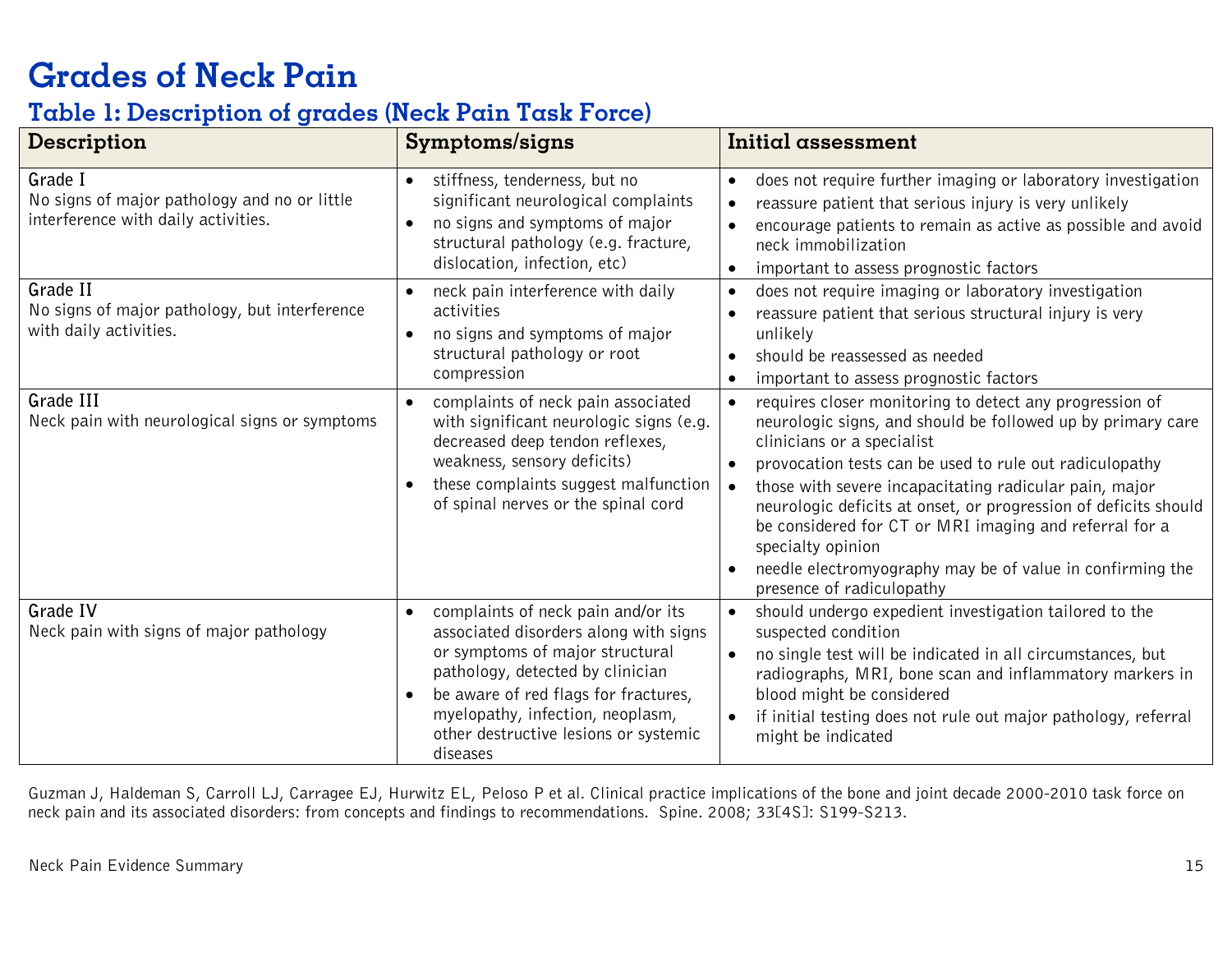# **Assessing Neck Pain (NPTF)**

#### **Figure 1: Assessing grades of neck pain**



#### **Options for short-term relief**

Likely helpful for neck pain after a traffic collision: exercise training and mobilization Likely helpful for neck pain with no trauma: exercise training, mobilization, manipulation, acupuncture, analgesics, low-level laser

**Modified version of:** Guzman J, Haldeman S, Carroll LJ, Carragee EJ, Hurwitz EL, Peloso P et al. Clinical practice implications of the bone and joint decade 2000-2010 task force on neck pain and its associated disorders: from concepts and findings to recommendations. Spine. 2008; 33[4S]: S199-S213.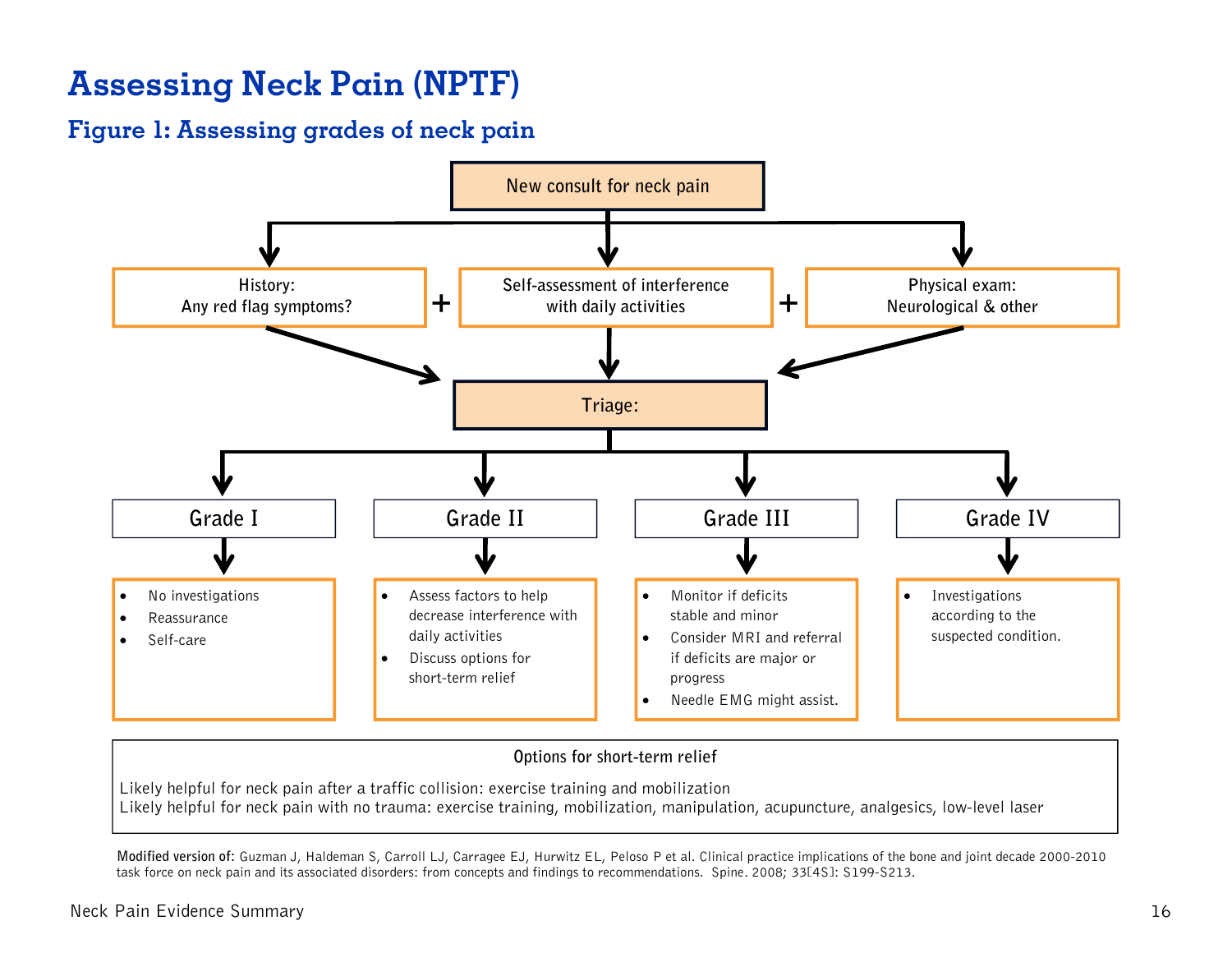#### **Table 2: Non-invasive neck pain treatment**

| Grade of neck pain<br>and scenario                   | Likely helpful                                                                                                                                                                             | Possibly helpful                                                                                       | Likely not helpful                                                                                                                                                                                                                                                                                | Not enough<br>evidence *                                                                      |
|------------------------------------------------------|--------------------------------------------------------------------------------------------------------------------------------------------------------------------------------------------|--------------------------------------------------------------------------------------------------------|---------------------------------------------------------------------------------------------------------------------------------------------------------------------------------------------------------------------------------------------------------------------------------------------------|-----------------------------------------------------------------------------------------------|
| Grade I and II<br>(acute)<br>traumatic neck pain     | Educational video,<br>mobilization, exercises,<br>mobilization plus exercises                                                                                                              | Pulsed electromagnetic<br>therapy                                                                      | Pamphlet/neck booklet<br>alone, passive modalities<br>(heat, cold, diathermy,<br>hydrotherapy), referral to<br>fitness or rehab program,<br>frequent early health-care<br>service, methylprednisolone,<br>passive modalities<br>(ultrasound, TENS),<br>exercise instruction,<br>botulinum toxin A | Manipulation, traction, non-<br>steroidal anti-inflammatory<br>drugs (NSAIDS), other<br>drugs |
| Grade I and II<br>(non-acute)<br>traumatic neck pain |                                                                                                                                                                                            | Supervised exercises,<br>coordinated multidisciplinary<br>care                                         | Passive modalities (TENS,<br>ultrasound), corticosteroid<br>injections                                                                                                                                                                                                                            | Manipulation, traction,<br>NSAIDs, other drugs                                                |
| Grade I and II<br>non-traumatic neck pain            | Manipulation, mobilization,<br>supervised exercises, manual<br>therapy (manipulation,<br>mobilization, massage) plus<br>exercises, acupuncture, low-<br>level laser therapy,<br>analgesics | Percutaneous neuromuscular<br>therapy, brief intervention<br>using cognitive behavioural<br>principles | Advice alone, collars, passive<br>modalities (heat therapy,<br>ultrasound, TENS, electrical<br>muscle stimulation),<br>exercise instruction,<br>botulinum toxin A                                                                                                                                 | Magnetic stimulation,<br>massage alone, traction,<br>NSAIDS, other drugs                      |
| Grade III (suspected<br>cervical radiculopathy)      |                                                                                                                                                                                            |                                                                                                        |                                                                                                                                                                                                                                                                                                   | All interventions                                                                             |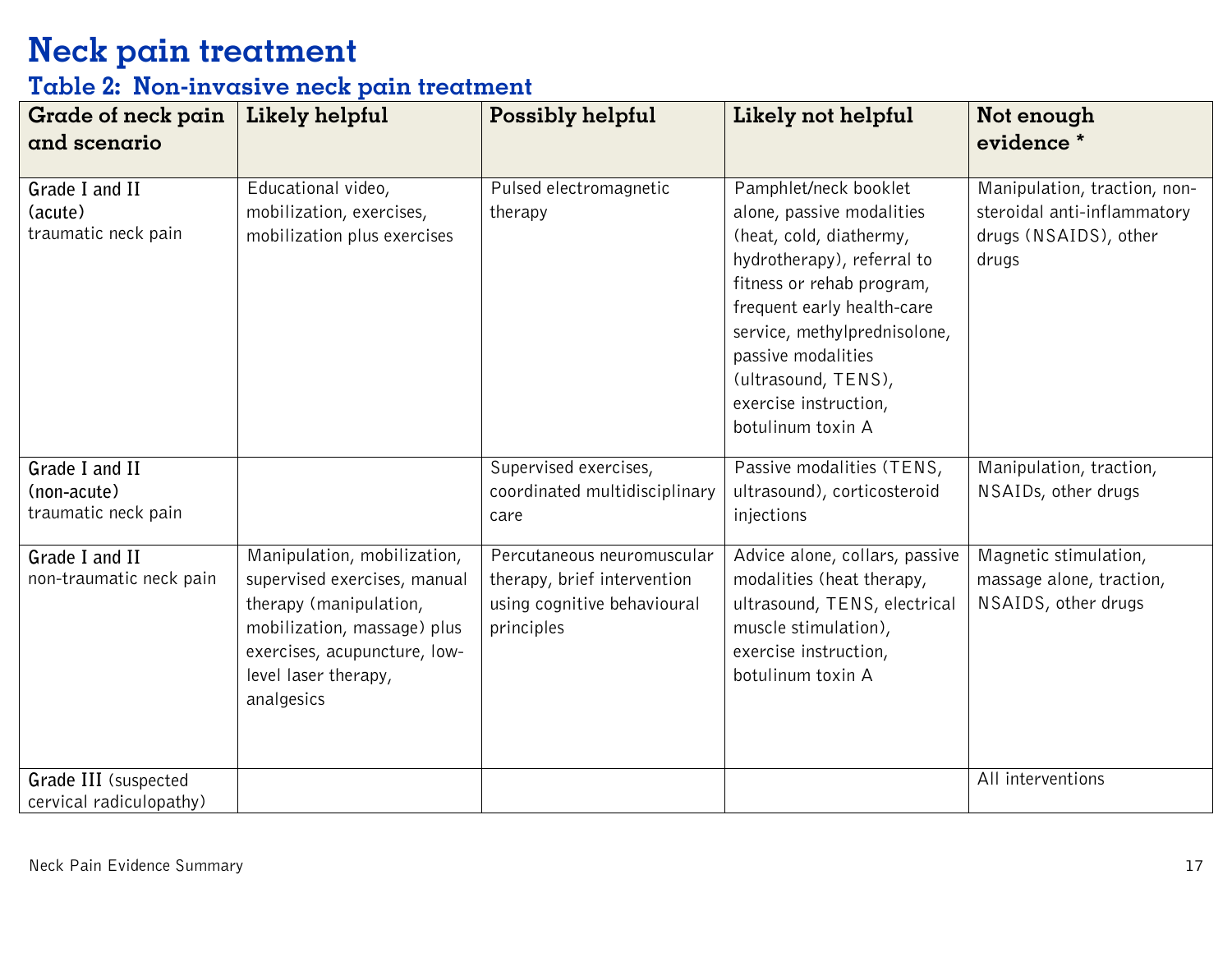#### **Table 2: Non-invasive neck pain treatment**

| <b>Grade of neck pain</b><br>and scenario | Likely helpful | Possibly helpful                                                                                                                   | Likely not helpful                                                                                                                                                               | Not enough<br>evidence *                             |
|-------------------------------------------|----------------|------------------------------------------------------------------------------------------------------------------------------------|----------------------------------------------------------------------------------------------------------------------------------------------------------------------------------|------------------------------------------------------|
| Cervicogenic headache                     |                | Manipulation, mobilization,<br>supervised exercises,<br>manipulation or mobilization<br>plus supervised exercises,<br>water pillow |                                                                                                                                                                                  | Passive modalities, traction,<br>NSAIDS, other drugs |
| Neck pain in workers                      |                | Supervised exercises plus<br>strength or endurance<br>training and/or relaxation<br>training with behavioral<br>support            | Ergonomic interventions,<br>forced work breaks,<br>rehabilitation programs,<br>stress management<br>programs, relaxation<br>training, physical training,<br>exercise instruction |                                                      |

Note: The scenarios above are presented separately as they were not classified in the grade system.

\*More research is needed to understand the impact of these treatments and greater clinical judgment should be used if considering these options.

**Modified version of:** Hurwitz EL, Carragee EJ, van der Velde G, Carroll LJ, Nordin M, Guzman J et al. Treatment of neck pain: noninvasive interventions: results of the bone and joint decade 2000-2010 task force on neck pain and its associated disorders. Spine. 2008; 33[4S]: S123-S152.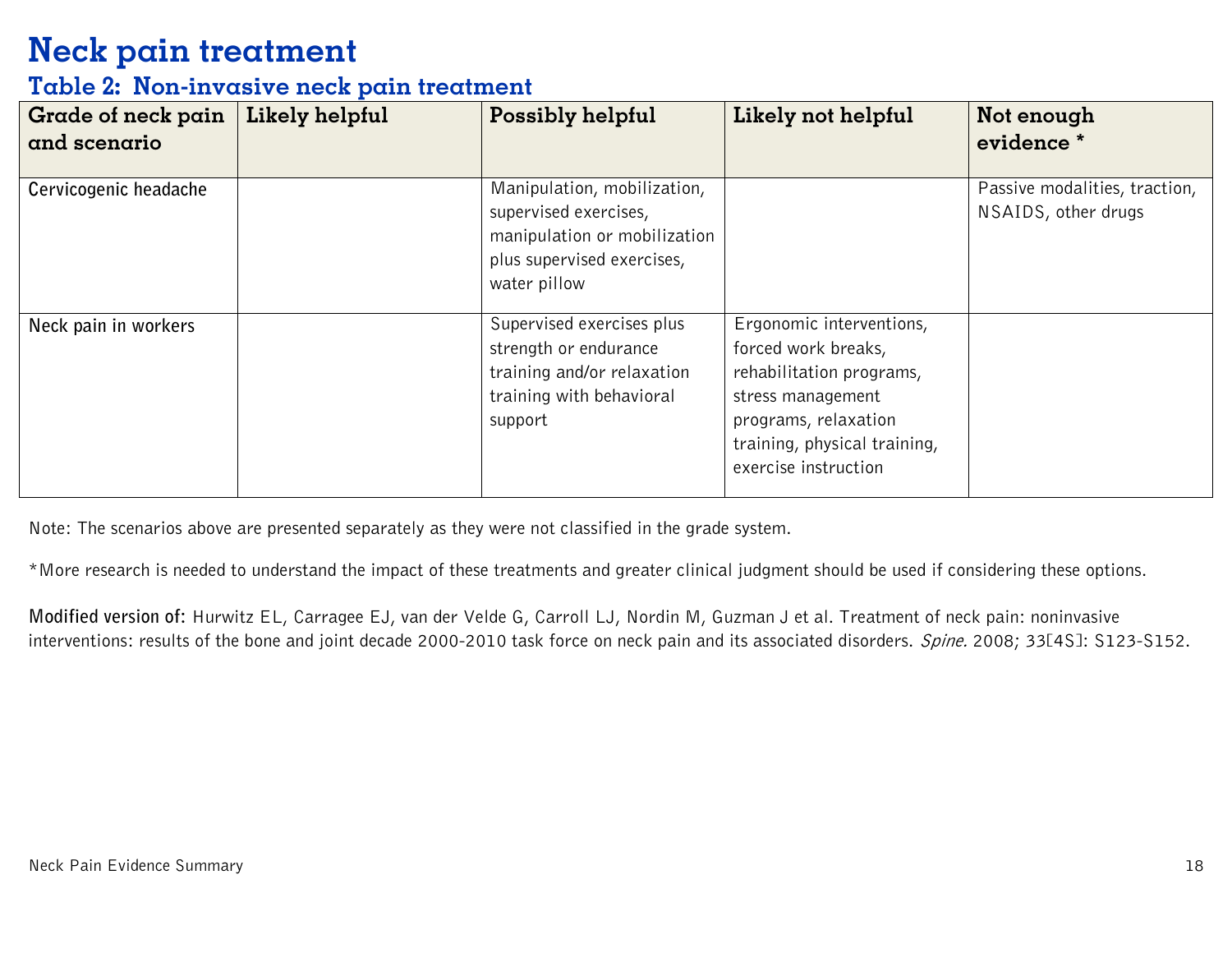#### **Table 3: Invasive neck pain treatment**

| Grade of neck pain                           | Likely helpful                          | Possibly helpful                                                                                                                                                                     | Likely not helpful                                                                                                                                                                                                                 | Not enough                                                                                                                                           |
|----------------------------------------------|-----------------------------------------|--------------------------------------------------------------------------------------------------------------------------------------------------------------------------------------|------------------------------------------------------------------------------------------------------------------------------------------------------------------------------------------------------------------------------------|------------------------------------------------------------------------------------------------------------------------------------------------------|
| and scenario                                 |                                         |                                                                                                                                                                                      |                                                                                                                                                                                                                                    | evidence*                                                                                                                                            |
| Grades I and II                              |                                         |                                                                                                                                                                                      | Corticosteroid injections to<br>cervical facets                                                                                                                                                                                    | Radio frequency (RF)<br>neurotomy to cervical facets<br>nerves, cervical<br>decompression, anterior<br>cervical fusion, cervical disc<br>replacement |
| Grade III<br>neck pain with<br>radiculopathy | Discectomy or discectomy<br>with fusion | Trial of a corticosteroid for<br>short-term relief.<br>Discectomy with fusion and<br>instrumentation. Cervical<br>disc replacement (long-term<br>efficacy and safety are<br>unknown) | Heating of the dorsal, root<br>ganglion                                                                                                                                                                                            |                                                                                                                                                      |
| Grade IV<br>major structural pathology       |                                         |                                                                                                                                                                                      | Beyond the task force mandate. Aggressive surgical treatment of many of these conditions is generally accepted as<br>effective and often strongly advised. Readers should refer to literature of specific pathological conditions. |                                                                                                                                                      |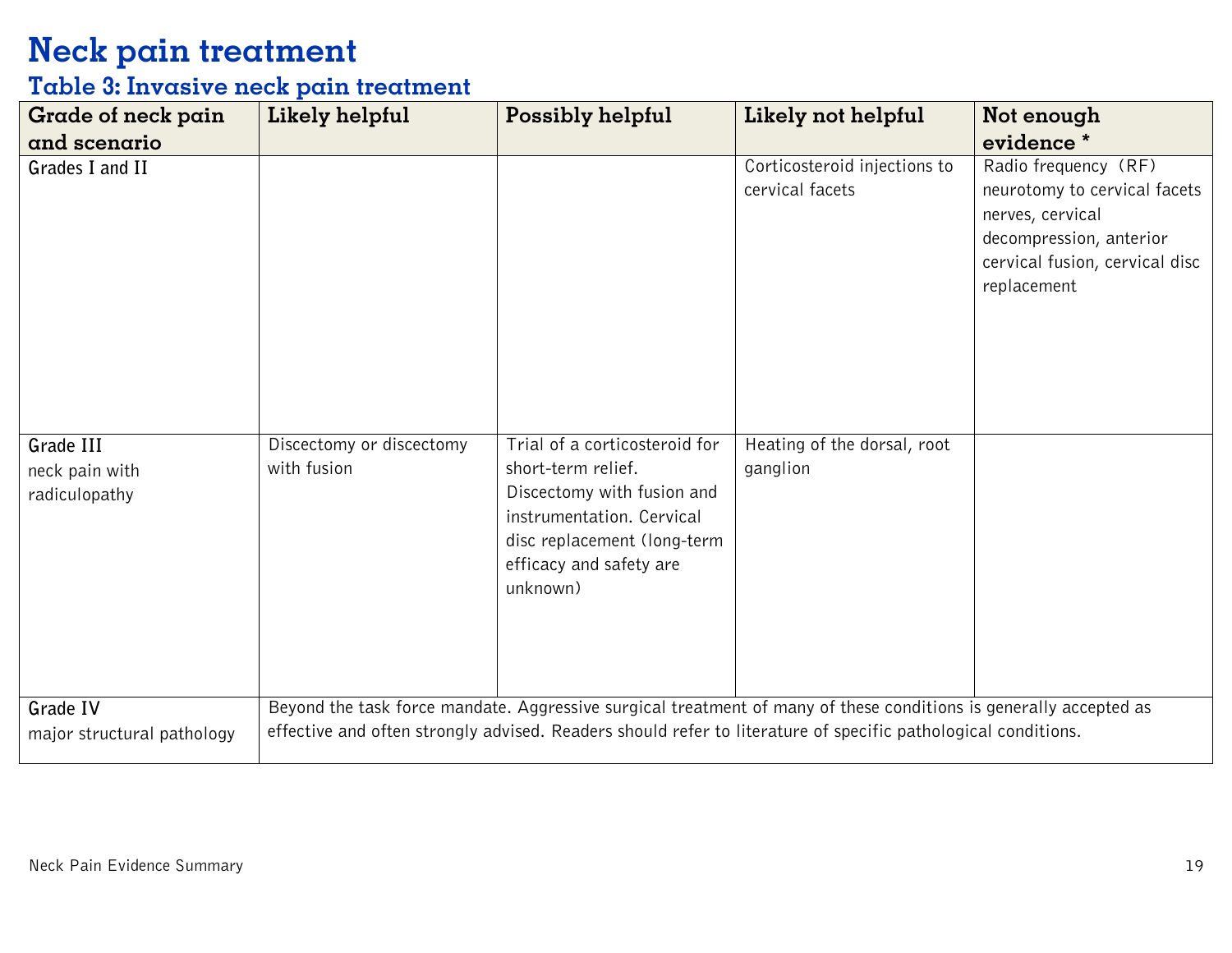#### **Table 3: Invasive neck pain treatment**

| Grade of neck pain         | Likely helpful | Possibly helpful | Likely not helpful | Not enough                     |
|----------------------------|----------------|------------------|--------------------|--------------------------------|
| and scenario               |                |                  |                    | evidence *                     |
| Cervicogenic headache      |                |                  |                    | Radio frequency (RF)           |
| without serious underlying |                |                  |                    | neurotomy to cervical facets   |
| structural pathology       |                |                  |                    | nerves, corticosteroid         |
|                            |                |                  |                    | injections to cervical facets  |
|                            |                |                  |                    | or nerves, cervical            |
|                            |                |                  |                    | decompression, anterior        |
|                            |                |                  |                    | cervical fusion, cervical disc |
|                            |                |                  |                    | replacement                    |
|                            |                |                  |                    |                                |

Note: The scenario above is presented separately as it was not classified in the grade system.

\*More research is needed to understand the impact of this treatment and greater clinical judgment should be used if considering this option.

**Modified version of:** Carragee EJ, Hurwitz EL, Cheng I, Carroll LJ, Nordin M, Guzman J et al. Treatment of neck pain: injections and surgical interventions: results of the bone and joint decade 2000-2010 task force on neck pain and its associated disorders. Spine. 2008; 33[4S]: S153-S169.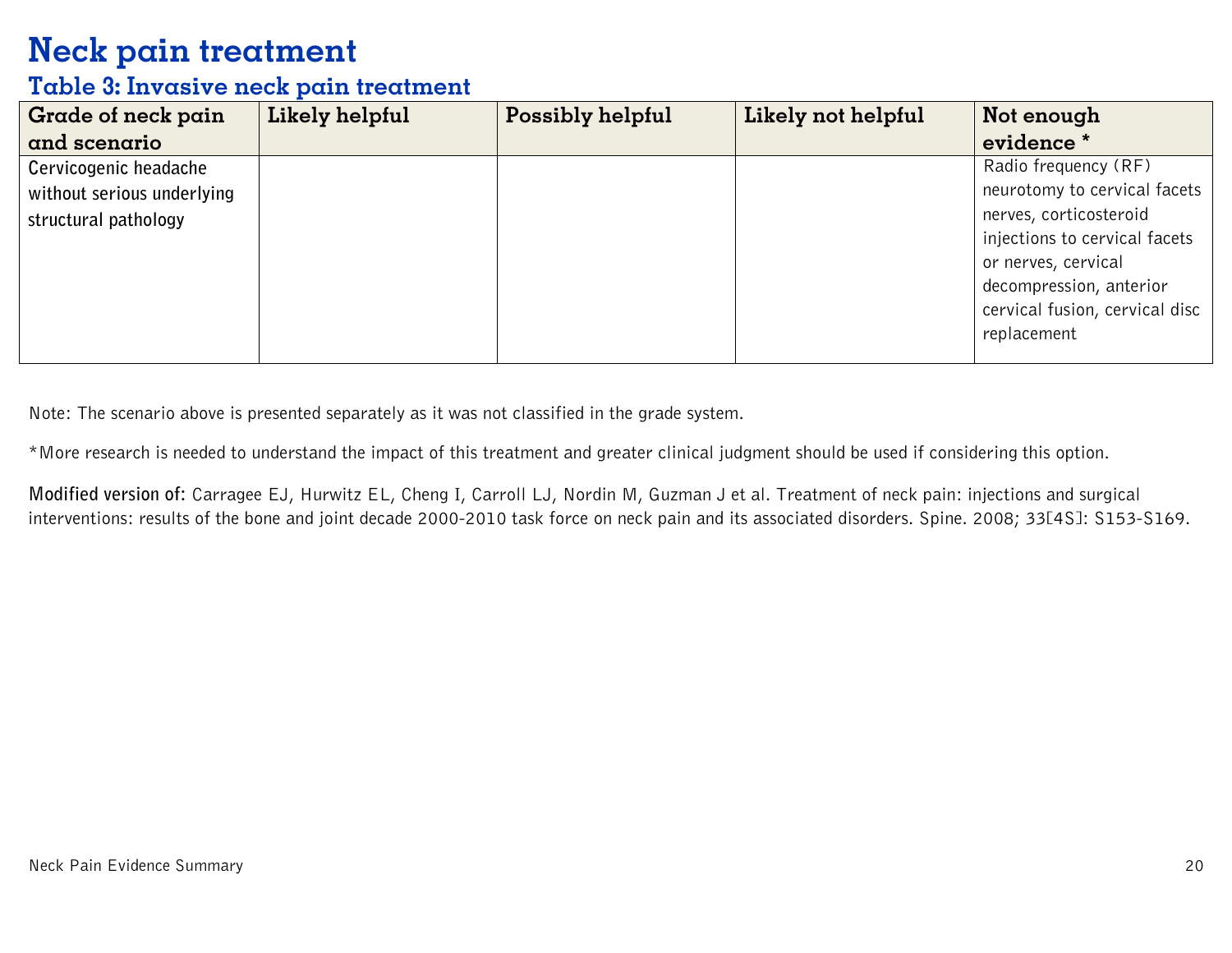# Appendices

# **Appendix A**

#### **Whiplash Associated Disorder (WAD) Clinical Classification System**

| Grade 0  | no neck pain complaints and no physical signs                                                            |
|----------|----------------------------------------------------------------------------------------------------------|
| Grade I  | injuries involving complaints of neck pain, stiffness or tenderness, but no physical<br>signs            |
| Grade II | neck complaints accompanied by decreased range of motion and point tenderness<br>(musculoskeletal signs) |

- **Grade III** neck complaints accompanied by neurologic signs such as decreased or absent deep tendon reflexes, weakness and/or sensory deficits
- **Grade IV** injuries in which neck complaints are accompanied by fracture or dislocation

Note: other symptoms such as deafness, dizziness, tinnitus, headache, memory loss, dysphagia and temporomandibular joint pain can be present in all grades.

Spitzer WO, Skovron ML, Salmi LR, et al. Scientific monograph of the Quebec task force on whiplash-associated disorders: redefining "whip-lash" and its management. Spine. 1995; 20, S1-S73.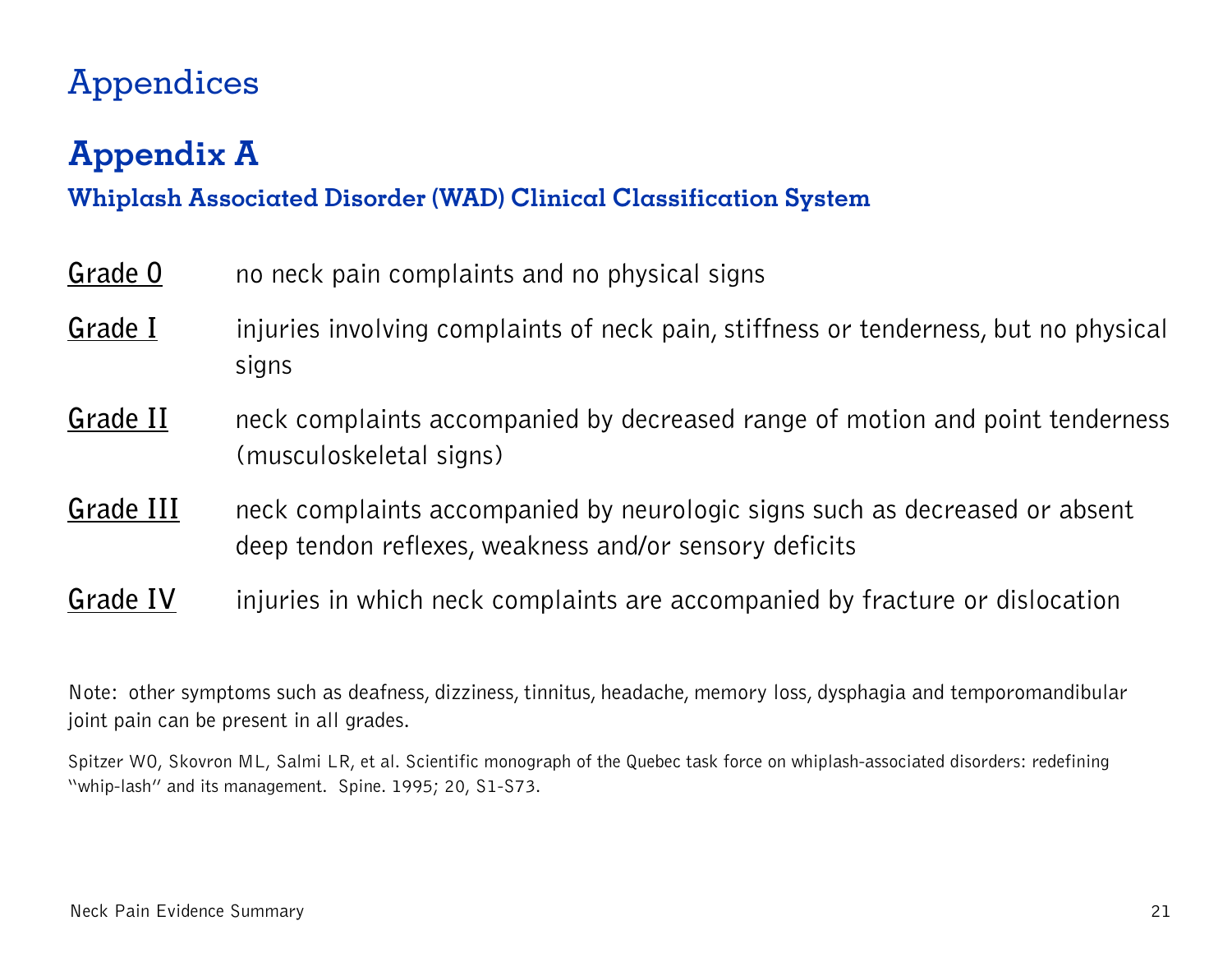#### **The Canadian C-Spine Rule (CCR) Appendix B**

Among patients with a traumatic acute neck injury, CCR is effective at identifying those who do not require imaging.

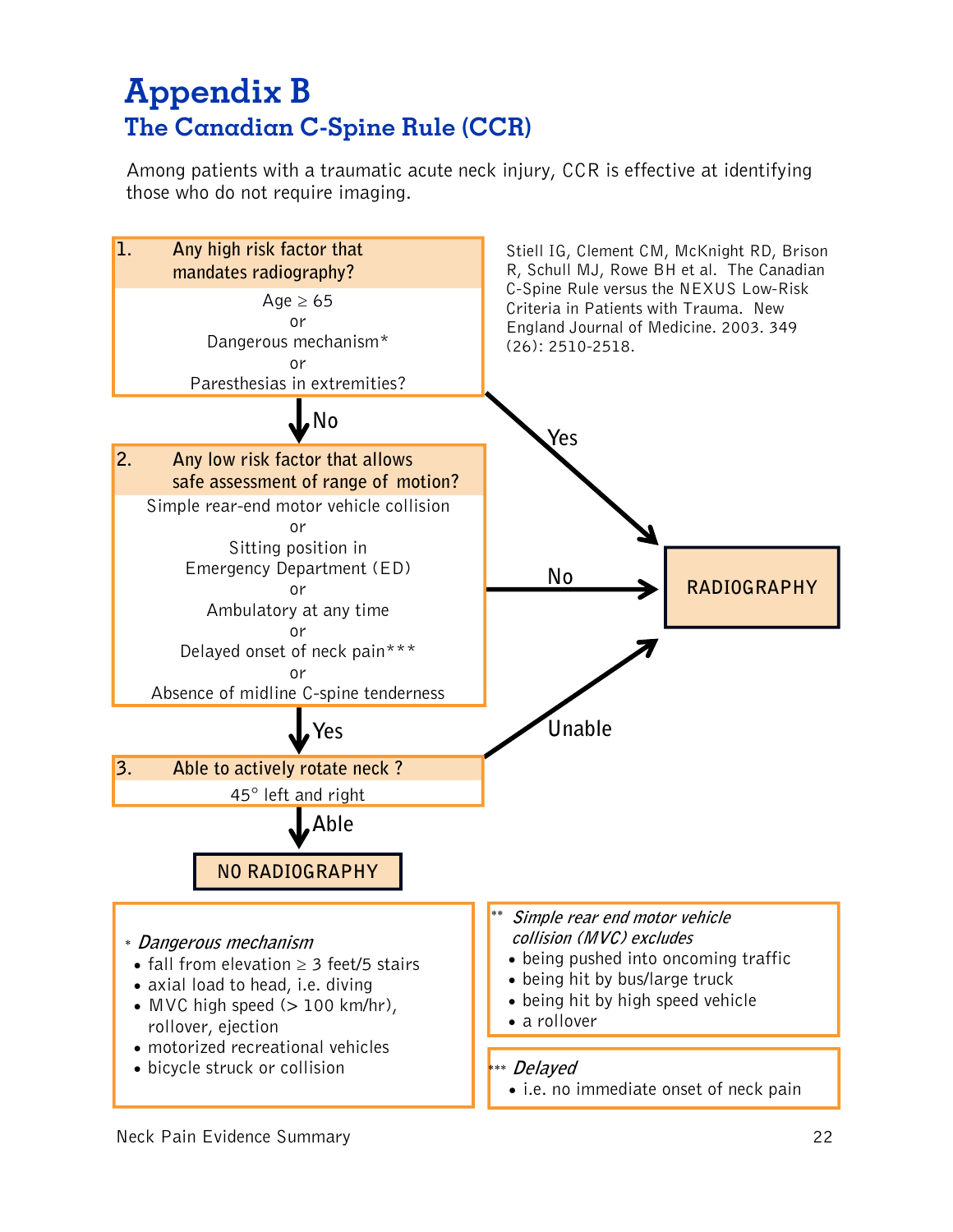# **Appendix C**

#### **National Emergency X-Radiography Utilization Study (NEXUS)**

Among patients with a traumatic acute neck injury, NEXUS is effective at identifying those who do not require imaging. Similar to the Canadian C-Spine rule, the NEXUS is used to reduce the rate of unnecessary cervical spine radiography and safely identify patients who do not require radiography.

Below is the NEXUS low-risk criteria algorithm for screening neck injuries. If patients have none of the symptoms below, radiography would not be necessary and would not be of benefit.

- **1. No posterior midline cervical spine tenderness** this condition is present if the patient reports pain on palpation of the posterior midline neck from the nuchal ridge to the prominence of the first thoracic vertebrae, or if the patient evinces pain with direct palpation of any cervical spinous process.
- **2. No evidence of intoxication** patients should be considered intoxicated if they have: a recent history provided by the patient or observer of intoxication or intoxicating indigestion; evidence of intoxication on physical examination such as an odour of alcohol, slurred speech, ataxia, dysmetria, or other cerebella findings, or any behaviour consistent with intoxication. Patients may also be considered intoxicated if tests of bodily secretions are positive for alcohol or drugs that affect level of alertness.
- **3. A normal level of alertness** an altered level of alertness can include the following: a Glasgow Coma Scale score of 14 or less; disorientation to person, place, time or events; an inability to remember three objects at five minutes; a delayed or inappropriate response to external stimuli or other findings.
- **4. No focal neurological deficit** this deficit is any focal neurological finding on motor or sensory examination.
- **5. No painful distracting injuries** no precise definition of painful distracting injury is possible. This category includes any condition thought by the clinician to be producing pain sufficient to distract the patient from a second (neck) injury. Physicians may also classify any injury as distracting if it is thought to have the potential to impair the patient's ability to appreciate other injuries. Such injuries may include but are not limited to, any long-bone fracture, a visceral injury requiring surgical consultation, a large laceration, degloving injury, crush injury, large burns or any other injury causing acute functional impairment.

Hoffman JR, Schriger DL, Mower W, et al. Low-risk criteria for cervical spine radiography in blunt trauma: a prospective study. Annals of Emergency Medicine. 1992; 21:1454-1460.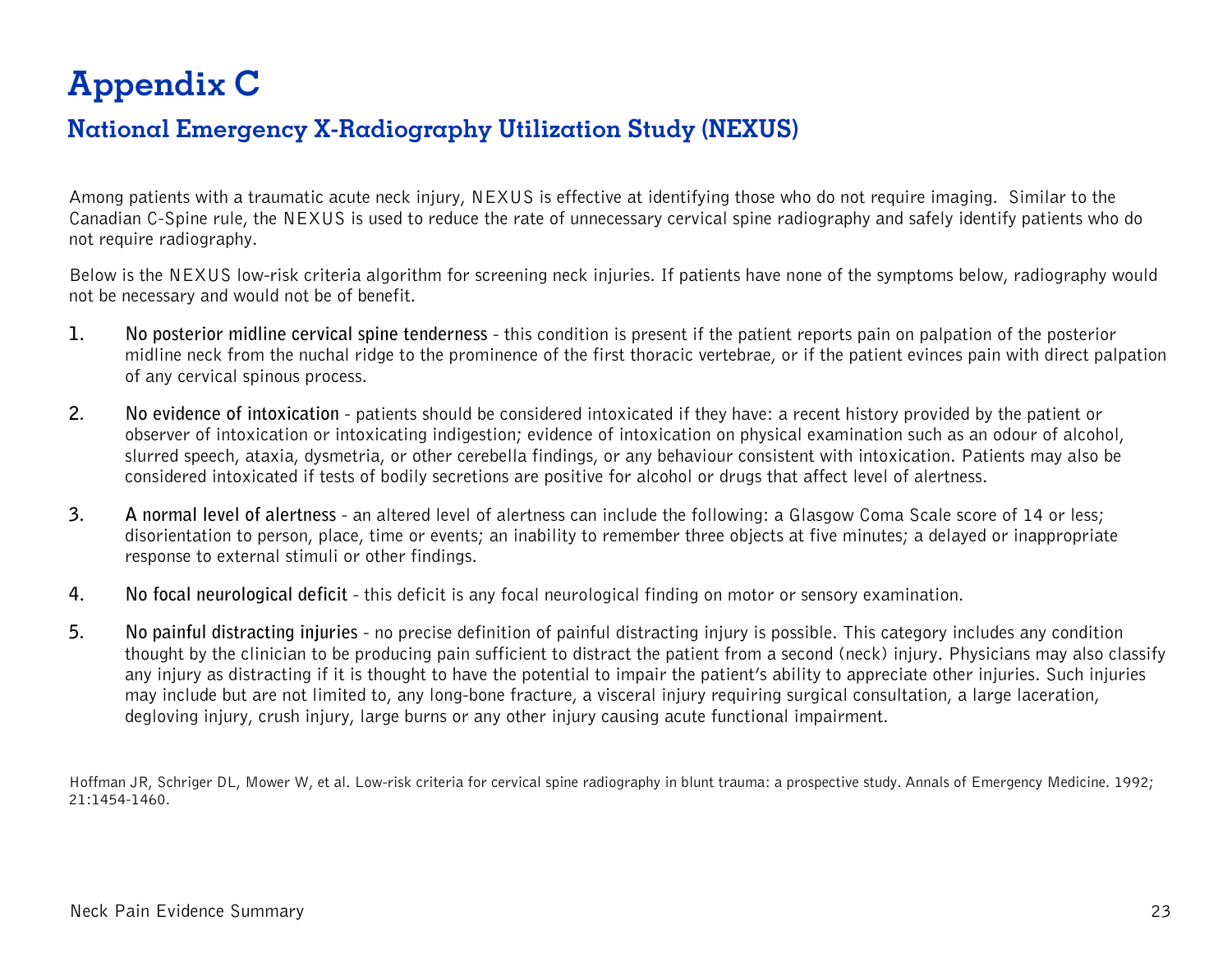### **Key References**

#### **All articles by the Neck Pain Task Force can be found in this supplement:**

Bone and Joint Decade 2000-2010 Task Force on Neck Pain and Its Associated Disorders [Supplement to February 15, 2008]. Spine. 2008; 33(4 Suppl).

#### **References to articles on specific topics are identified below:**

#### **Treatment/clinical practice articles:**

Carragee EJ, Hurwitz EL, Cheng I, Carroll LJ, Nordin M, Guzman J, et al. Treatment of neck pain: injections and surgical interventions: results of the Bone and Joint Decade 2000-2010 Task Force on Neck Pain and Its Associated Disorders. Spine. 2008; 33(4 Suppl): S153-S169.

Cassidy JD, Boyle E, Côté P, He Y, Hogg-Johnson S, Silver FL, Bondy SJ, et al. Risk of vertebrobasilar stroke and chiropractic care, results of a population-based case-control and case-crossover study: results of the Bone and Joint Decade 2000-2010 Task Force on Neck Pain and Its Associated Disorders. Spine. 2008; 17 (Suppl 1): S176-S183

Guzman J, Haldeman S, Carroll LJ, Carragee EJ, Hurwitz EL, Peloso P, et al. Clinical practice implications of the Bone and Joint Decade 2000-2010 Task Force on Neck Pain and Its Associated Disorders : from concepts and findings to recommendations. Spine. 2008; 33(4 Suppl): S199-S213.

Hurwitz EL, Carragee EJ, van der Velde G, Carroll LJ, Nordin M, Guzman J et al. Treatment of neck pain: noninvasive interventions: results of the Bone and Joint Decade 2000-2010 Task Force on Neck Pain and Its Associated Disorders. Spine. 2008; 33(4 Suppl): S123-S152.

Van der Velde G, Hogg-Johnson S, Bayoumi AM, et al. Identifying the best treatment among common nonsurgical neck pain treatments: results of the Bone and Joint Decade 2000-2010 Task Force on Neck Pain and Its Associated Disorders . Spine. 2008;33 (Suppl): S184:191.

#### **Risk factors, course and burden articles:**

Carroll LJ , Hogg-Johnson S, van der Velde G, et al. Course and prognostic factors for neck pain in the general population: results of the Bone and Joint Decade 2000-2010 Task Force on Neck Pain and Its Associated Disorders. Spine. 2008; 33 (4 Suppl): S75-S82.

Carroll LJ , Hogg-Johnson S, Cote P, et al. Course and prognostic factors for neck pain in workers: results of the Bone and Joint Decade 2000-2010 Task Force on Neck Pain and Its Associated Disorders. Spine. 2008; 33 (4 Suppl): S93-S100.

Guzman J, Hurwitz E, Carroll LJ, et al. A new conceptual model of neck pain: linking onset, course, and care: the Bone and Joint Decade 2000-2010 Task Force on Neck Pain and Its Associated Disorders. Spine. 2008; 33 (4 Suppl): S14-S23.

Hogg-Johnson S, van der Velde G, Carroll LJ, et al. The burden and determinants of neck pain in the general population: results of the Bone and Joint Decade 2000-2010 Task Force on Neck Pain and Its Associated Disorders. Spine. 2008; 33 (4 Suppl): S39-S51.